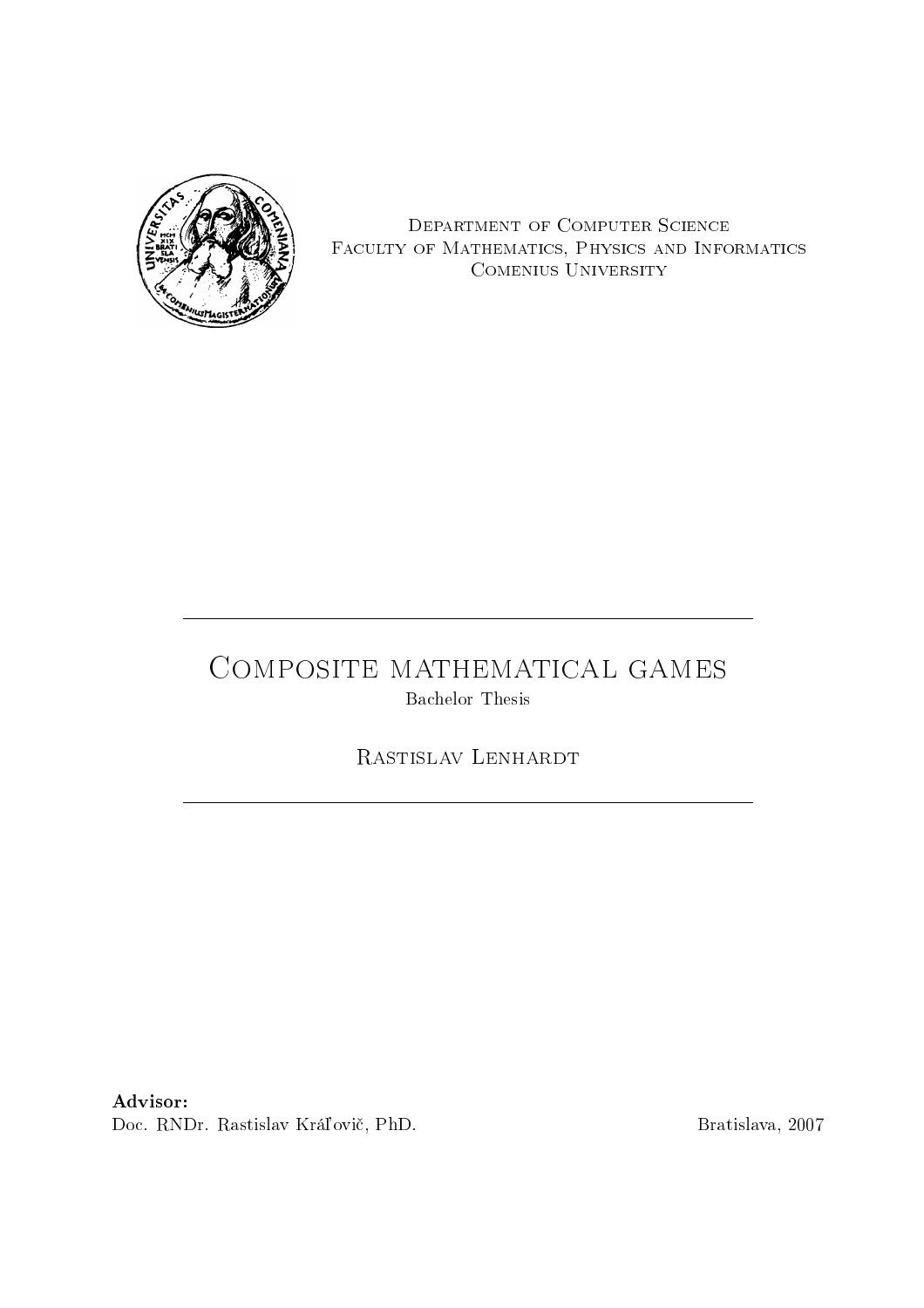#### Abstract

Decomposition of mathematical games to smaller parts is essential because of the large number of possible positions. We have studied the degenerated variation of the famous Dots and Boxes game where the winner is a player who first creates the first box. This variation is strongly related to the original game and can often help us to find a strategy for the original game. We have found and proved which player has a winning strategy if we start from the initial empty board. For arbitrary positions we found out that the game is being decomposed to the smaller subgames where the winner is a player who wins the first of these subgames.

We have introduced w-function that assigns w-numbers to the positions of subgames and by combining these values we can find the  $w$ -number and thus who has a winning strategy in the composite games of this type. These results allow us to find solutions to these games much faster. If n is the size of the subgames and  $k$  number of subgames then the complexity is only  $O(kn)$  in comparison to  $O(n^k)$  obtained by the standard algorithm. We used this general concept to solve the degenerated Dots and Boxes game. However, it can be used in any other games decomposing this way. We have also succeeded to find the way how to play this combination of games with the misére play rule.

The first part contains known ways of adding impartial games with proofs and many examples to help orient in this area. We have also created a combinatorial game API to support and improve conditions in researching the combinatorial games. Almost all these games including the degenerated Dots and Boxes game and algorithms for composite games are implemented in this API.

Keywords: Dots and Boxes, composite games, w-numbers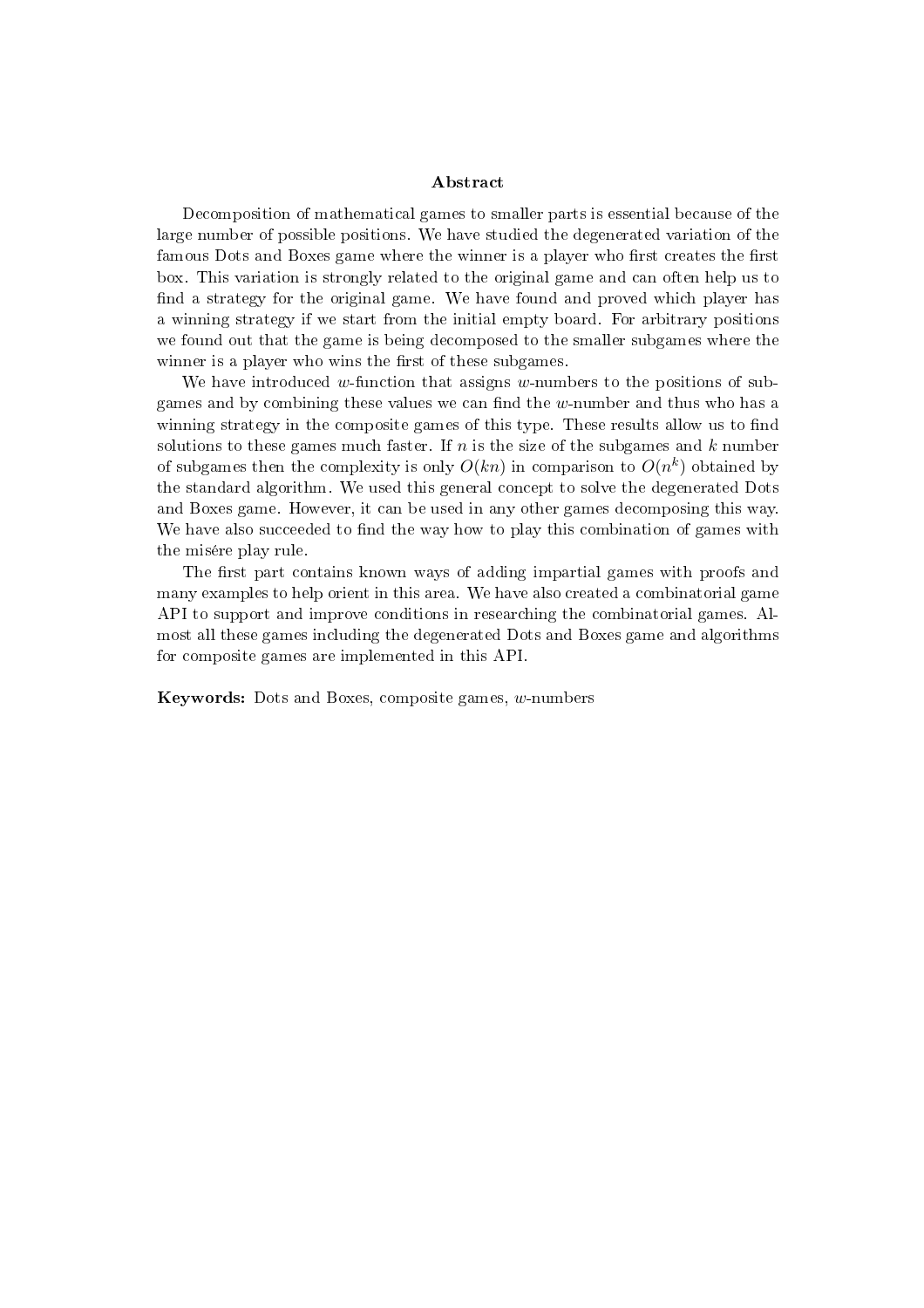# **Contents**

| 1              | Introduction                                                                                                                                                          | $\overline{\mathbf{4}}$                                                 |
|----------------|-----------------------------------------------------------------------------------------------------------------------------------------------------------------------|-------------------------------------------------------------------------|
| $\overline{2}$ | <b>Mathematical games</b><br>$2.1\,$<br>2.2<br>2.3                                                                                                                    | $\boldsymbol{6}$<br>$6\phantom{.}6$<br>$\overline{7}$<br>$\overline{7}$ |
| 3              | Known ways of adding impartial games<br>3.1<br>$3.2\,$<br>Selective compound (almost or) $\dots \dots \dots \dots \dots \dots \dots \dots \dots$<br>3.3<br>3.4<br>3.5 | 9<br>9<br>10<br>11<br>12<br>14                                          |
| 4              | The Dots and Boxes game<br>4.1<br>Solution for starting positions of degenerate variation<br>4.2                                                                      | 16<br>17<br>17                                                          |
| 5              | $w$ -numbers<br>5.1<br>Relationship between $w$ -numbers and Grundy numbers $\dots \dots \dots$<br>5.2<br>5.3<br>5.4                                                  | 19<br>20<br>22<br>22<br>23                                              |
| 6              | The Dots and Boxes game reloaded<br>6.1<br>6.2                                                                                                                        | 25<br>25<br>26                                                          |
| $\overline{7}$ | API for combinatorial games<br>7.1<br>7.2                                                                                                                             | 28<br>28<br>29                                                          |
| 8              | Conclusion                                                                                                                                                            | 34                                                                      |
|                | A CD attachment                                                                                                                                                       | 35                                                                      |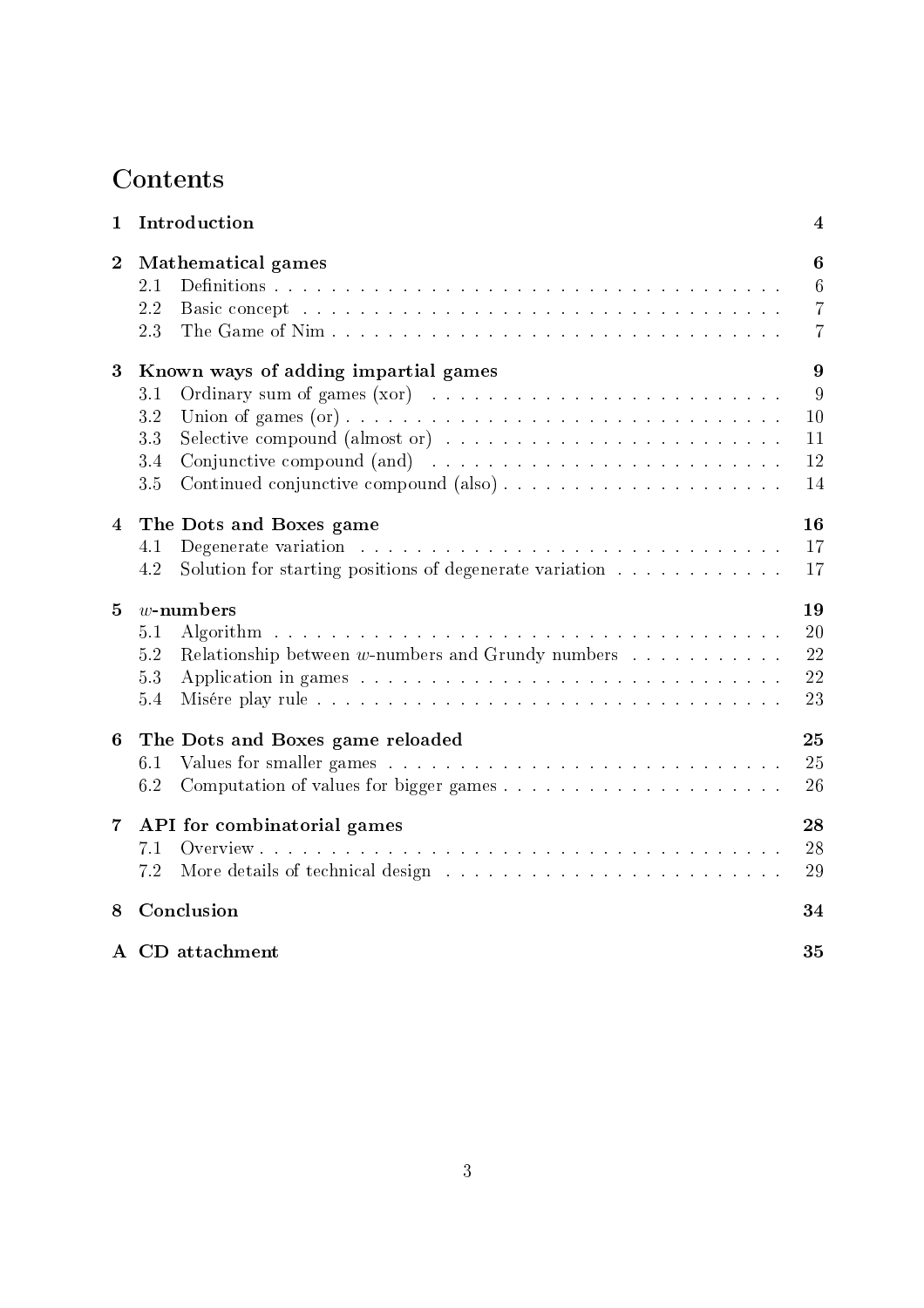### 1 Introduction

The combinatorial game theory is a quite new branch of mathematics. However, people have been playing games for ages. It is a natural human behaviour and our basic instinct to compete, have fun and dominate the peers. There are applications and connections to complexity, logic, graph theory, networks, error correcting codes, distributed systems, surreal numbers and analysis and design of mathematical and commercial games.

Unofficially we can divide games into two categories. In the first there are games people play. In the second there are games mathematicians play. The first category contains challenging games that people will purchase and play. It is really hard to invent such games. They cannot have a simple winning strategy. But at the same time the thing that makes them very amusing and popular is that even an inexperienced player has a certain feeling from the position. For example he can say if the position in a chess game is strong or weak for the current player.

As Judea Pearl wrote mathematical games offer a perfect laboratory for studying complex problem solving methodologies. With a few rules, one can create complex situations that need a huge amount of insight. Difficulty of combinatorial games can be showed by comparing it to cryptography. In a cryptography we want to know if ∃ a cryptosystem that ∀ attacks on it will not break him. In games we have a decision problem. We want to know if  $\exists$  a move for the first player that for  $\forall$  opponent's moves  $\exists$  a move for the first palyer that  $\forall \dots$  such that the first player will win? What makes games even harder is that we are not playing against a passive opponent like when we are solving NP-hard problems like finding Hamiltonian cycle or Travelling salesman problem. Our opponent in a game is taking all possible actions against us. So we often need to examine the whole decision subtree, not simply find a path.

But not everything is lost. Fortunately, we can do better and profit from the fact that we know better structures of some games. The essential fact is that games are often composed from more disjunctive (and simpler) parts. We can precompute some information for parts and then add it together to find out the result for the whole game. It is one of the goals of this thesis to review existing ways of adding impartial mathematical games to help other students at undergraduate level to orient in this topic. So in the third section algorithms can be found for how to play different types of composite games with proofs and many examples.

The next part of the thesis is more research oriented. Mr Elwyn Berlekamp, a professor at UC Berkeley, co-author of bibles of combinatorial games [Ww01] and author of [Be00], has proposed to me a problem in the Dots and Boxes game. The Dots and Boxes game is a game people play, but it is examined a lot by mathematicians, as well. We have been researching how to play degenerate variation of this game in which a player who creates the first box wins. Knowledge of how to play this degenerate variation can help a lot to play the original game. In the fourth section there are answers for how to play this degenerate game from the initial empty board. While looking for a strategy for any arbitrary positions we have realised that the game is being decomposed to smaller subgames, but with a rule that a player who first wins one of these subgames wins the whole game. This was different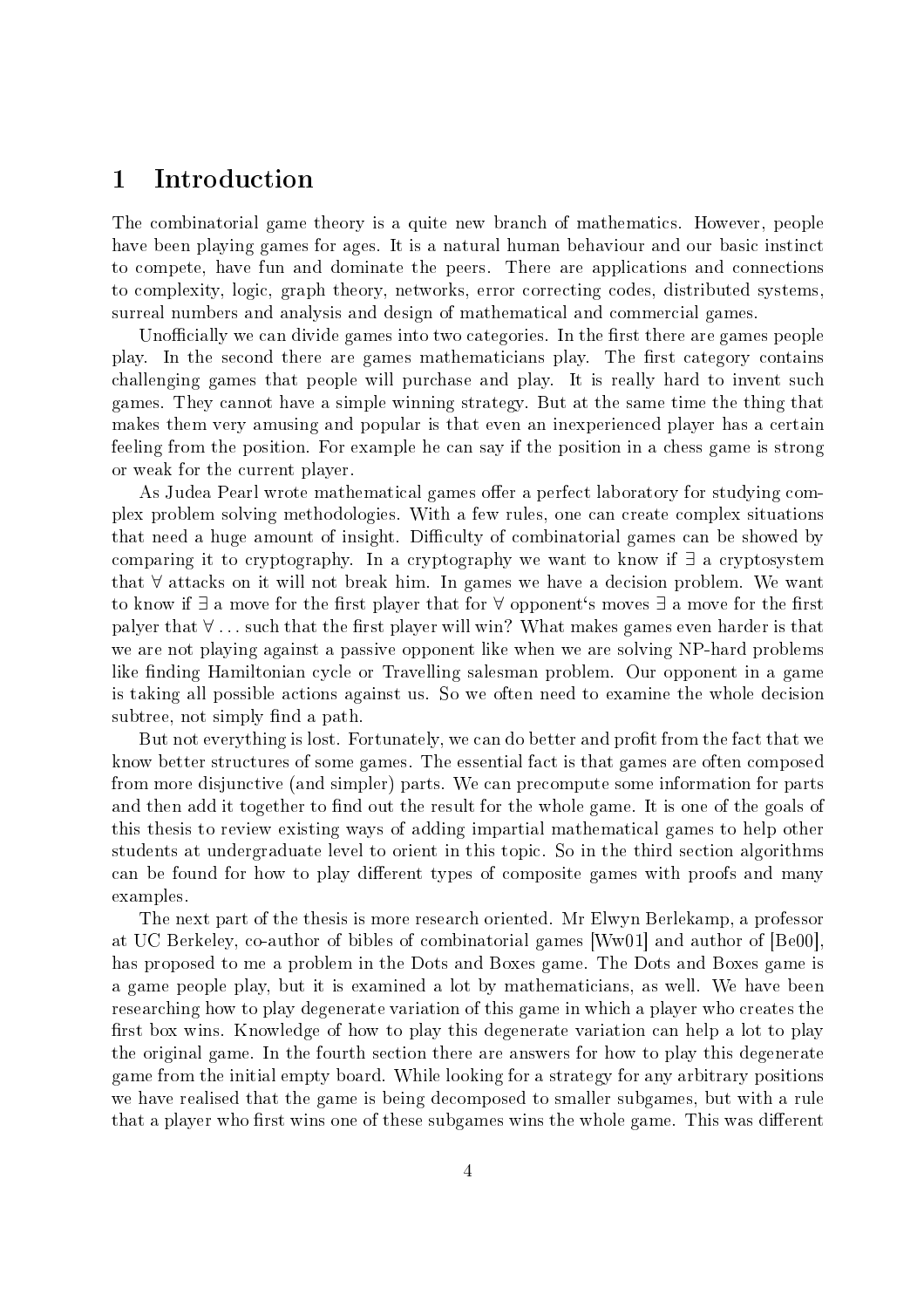from all known ways presented in the third section. So from the concrete game we get to the new general problem, but we managed to solve it. We introduced a new w-function that assigns w-number to every position. Then we can combine these  $w$ -numbers to find out if the first or the second player has the winning strategy. But these numbers represent also the whole sum of parts. If we want to add another part to this compound we just need to combine its w-number with the w-number of the sum obtained before. This result allows us to find results much faster. We can decrease complexity from  $O(n^k)$  to  $O(kn)$  where  $n$  is a number of positions of subgame and  $k$  number of subgames. It is very important, because  $n$  is often very high. The solution to this compound for any games is presented in Section 5. Later it is implemented and used for solving the degenerated variation of the Dots and Boxes game. However, this general concept can be used to find solutions to any other games that decompose this way. Introduced w-numbers helped to a quite unexpected discovery. We found the strategy how to play this combination of games with the miseére play rule. It was unexpected, because there is no known strategy for any other types of composite games played with the misére play rule.

Almost all algorithms are implemented and all concrete results gained by using newly developed Combinatorial game API. It is an open and carefully designed tool created to support and improve conditions in researching the combinatorial games. It would be almost impossible to get and check any results without having such a tool $^1$ . The whole API with source codes is an attachment to this thesis.

I would like to thank my thesis advisor Rastislav Krá©ovi£ for his time, valuable feedback and a lot of advice. I would also like to thank to my family and friends for all their love and support.

Rastislav Lenhardt

 $1$ You are as strong as your tools allow you to be.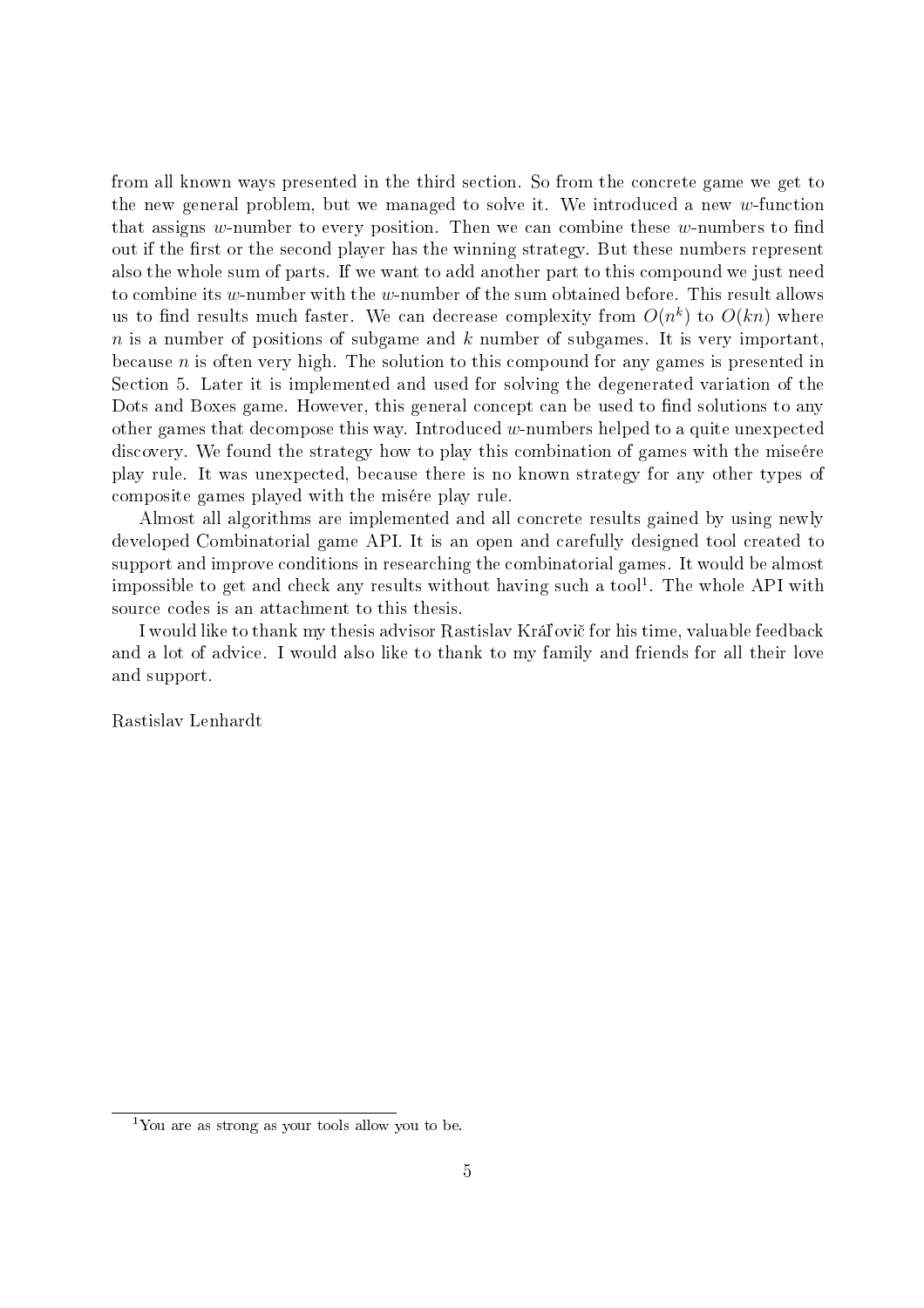### 2 Mathematical games

Mathematical games are two-person games with perfect information and no chance moves, and with a win-or-lose outcome. Players are usually alternatively moving until they reach a terminal position. The terminal position is position from which no possible moves are possible. After that one player is declared the winner and the other the loser.

#### 2.1 Definitions

**Definition 2.1.** The game G is a mathematical (combinatorial) game if it satisfies the following properties:

- 1. There are two players.
- 2. There is a finite set  $X$  of possible positions of the game.
- 3. The rules of the game specify for both players and each position which moves to other positions are legal moves.
- 4. The players alternate moving.
- 5. The game G ends when there is no possible move from the position for the player whose turn it is.
- 6. The game ends in a finite number of moves no matter how it is played.

**Definition 2.2.** Game G is **impartial** if for each position  $x \in X$  there are the same options (possible moves) for both players. Otherwise game  $G$  is called **partizan**.

**Definition 2.3.** Under the **normal play rule**, the last player to move wins (the player who is unable to move loses).

Definition 2.4. Under the misére play rule, the last player to move loses.

**Corollary 2.1.** Impartial game  $G$  is determined by a set of positions  $X$ , including an initial position  $x_0 \in X$ , moving function  $f: X \to 2^X$  that returns positions to which a player can move from every position  $x \in X$  and winning condition.

In this thesis (if not stated explicitly otherwise) we will mean by game  $G$  an impartial game played under normal play rule. The player who starts the game will be called First and the other one will be called Second.

Example 2.1. Cards are not a mathematical game because players do not have perfect information about the position.

Example 2.2. Tic-Tac-Toe is a mathematical game, but it is partizan (not impartial), because one player can make only X's and other only O's.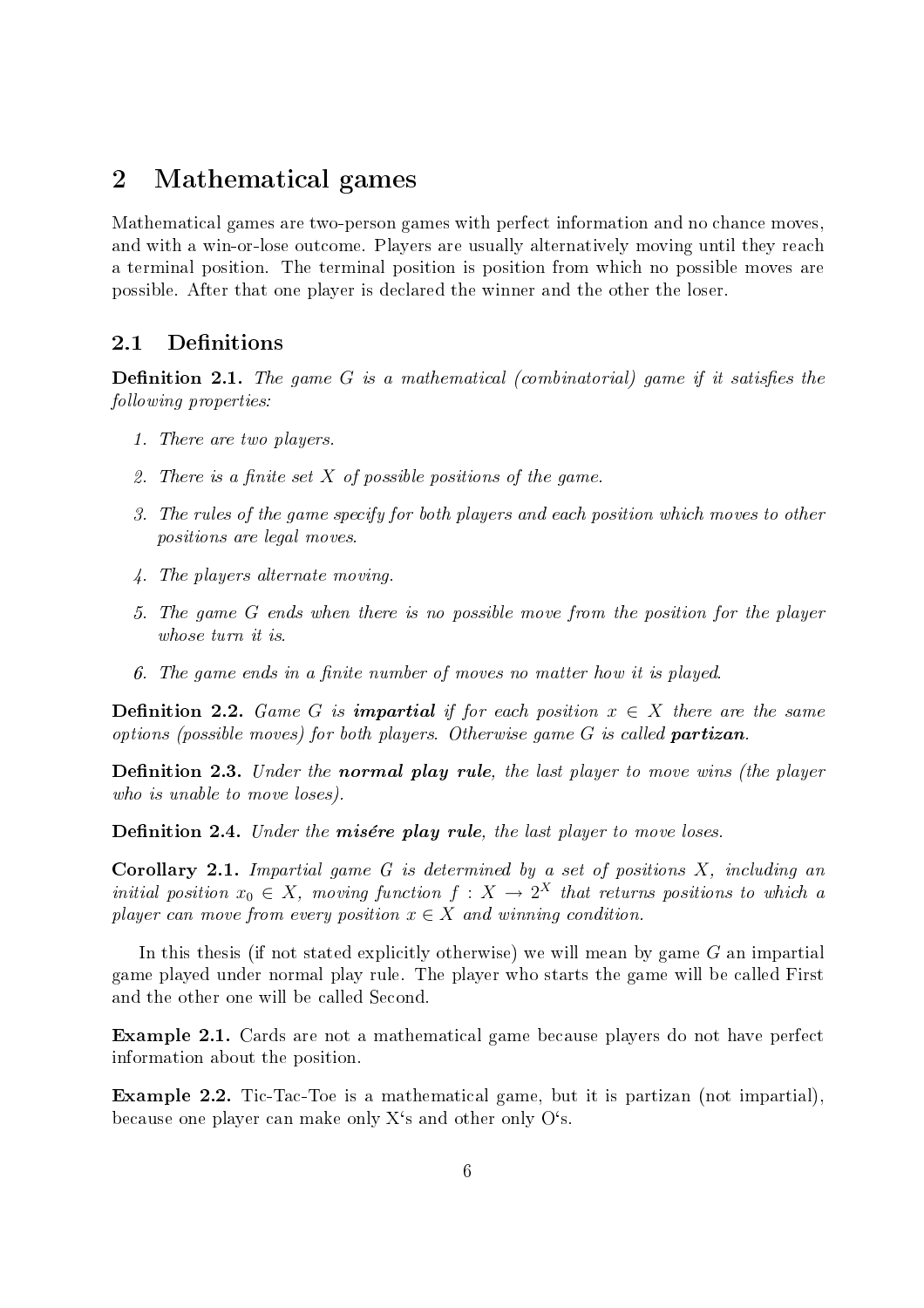#### 2.2 Basic concept

**Definition 2.5.** Every position in game G is either a Winning position (often called Wposition) or Losing position (L-position). Winning positions are all positions from which player whose turn it is can force a win against his opponent.

Positions of every game have following properties:

- All terminal positions are L-positions.
- If a player is able to move from position x to L-position then x is W-position.
- If a player is able to move from position x only to W-positions then x is L-position.

These properties lead to straightforward recursive implementation of algorithm. While we have only finitely many positions we can step by step label all of them either W-position or L-position.

Note 2.1. While a player can lose only if he cannot move, he can secure a win by finding a strategy that will give him in all stages of the game at least one possible move.

**Rules 2.1** (Limited Nim). Limited Nim is a game played with n coins and defined finite substraction set  $S \subset \mathbb{Z}^+$ . The player whose turn it is takes away k coins, where  $k \in S$ . If he is unable to move he loses.

**Example 2.3.** Limited Nim Game with 11 coins and substraction set  $S = \{1, 3, 4\}$ :

n 0 1 2 3 4 5 6 7 8 9 10 11 position L W L W W W W L W L W W

#### 2.3 The Game of Nim

The most famous mathematical game is probably the Game of Nim.

Rules 2.2 (The Game of Nim). There are n piles of coins. When it is a player's turn he chooses one pile and takes away at least one coin from it. If someone is unable to move he loses (so the one who removes the last coin is the winner).

If there is only one pile, the solution is simply to remove all coins. If there are two piles we know that the terminal position is  $(0, 0)$ . We can use the power of symmetry to obtain that only  $(x, x)$  are losing positions. If one player moves from this position, the second player can return to this position by taking the same number of coins from another pile. Therefore the second player has always turn so he will win.

Finding patterns for three and more piles is not so simple. The idea behind the solution is the following equivalent game.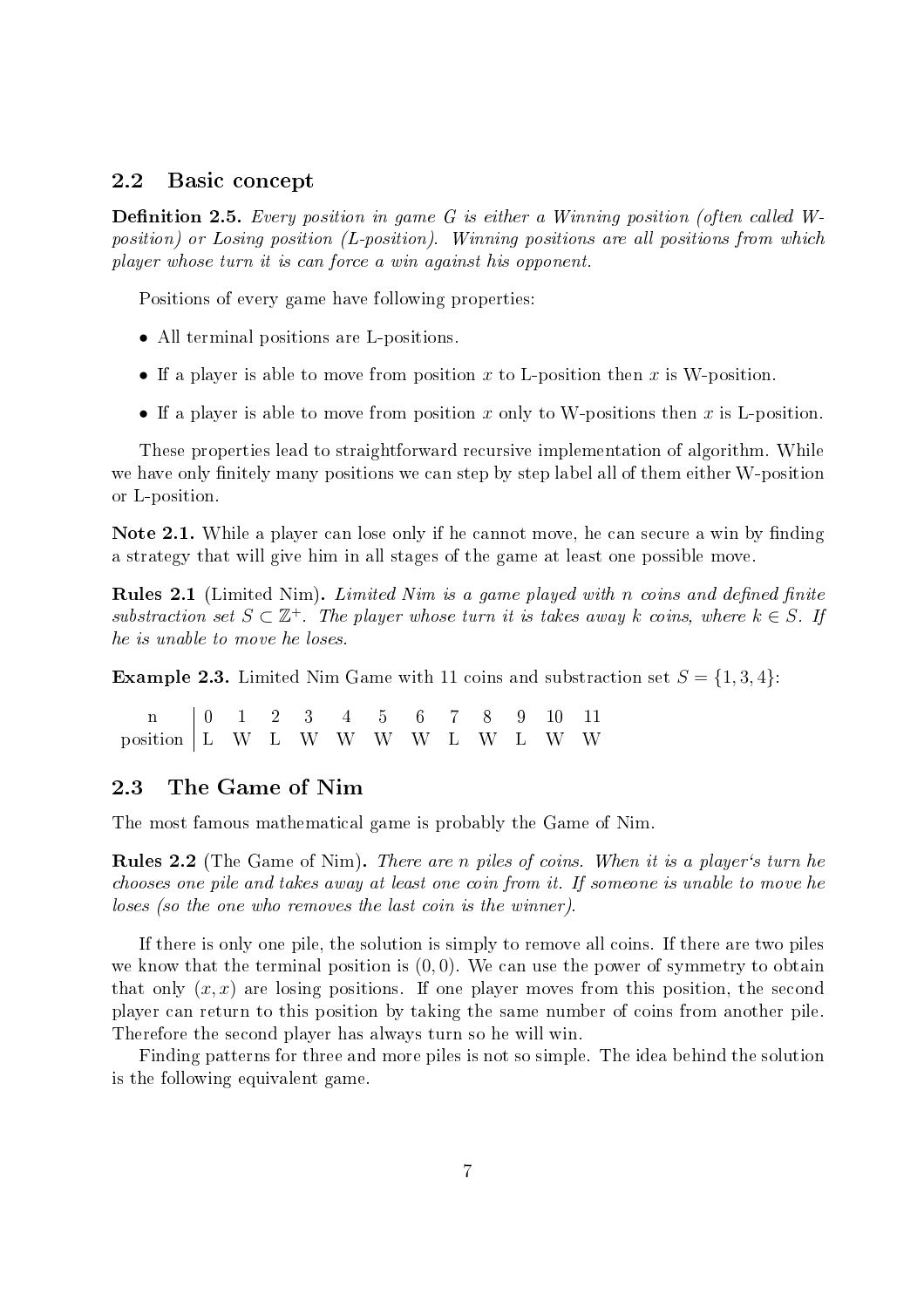|           |           | $\bullet$ | $\bullet$ |   |  |
|-----------|-----------|-----------|-----------|---|--|
|           |           | $\bullet$ |           | 0 |  |
| $\bullet$ |           | $\bullet$ |           |   |  |
|           | $\bullet$ | $\bullet$ |           |   |  |
| О         |           |           |           | c |  |

Figure 1: Example of L-position in Chessboard Nim (all columns with even number of coins)

Rules 2.3 (Chessboard Nim). Consider a chessboard with n rows. At the beginning there are coins on some squares of the chessboard (at most one coin on one square). When it is a player`s turn he must choose one of these coins to remove and in his move he can also remove or add any coins in that row that are left of the removed one. If someone is unable to move he loses.

Finding a winning strategy of the game is often about finding an invariant which divides positions to winning and losing ones.

**Theorem 2.2.** In the game Chessboard Nim losing positions are all with an even number of coins in every column of the chessboard.

*Proof.* We can prove that by seeing that from every such position it is possible to move only to the positions with at least one odd column (it is the column in which player chooses one coin that must be removed). On the other hand if there is at least one odd column, player can correct it by removing the coin from the most right odd column and then he can change parity in all other columns to the left as he wants. The terminal position (empty chessboard) has all even columns, so a player who is moving to all-even-columns positions will always be able to move.  $\Box$ 

Remark 2.1. Every row of the chessboard is equivalent to the one pile of the Game of Nim. The size of the pile is encoded in a binary system by the position of coins on chessboards (the most left column is  $2^0$ , then  $2^1$ ,  $2^2$ , ...).

**Corollary 2.3.** Position of the Game of Nim with piles  $p_1, p_2, \ldots, p_n$  is losing if and only if  $p_1 \oplus p_2 \oplus \ldots \oplus p_n = 0$ , where  $\oplus$  is operation xor.

**Example 2.4.** Position  $(1, 2, 3)$  is losing because  $1 \oplus 2 \oplus 3 = (1)_2 \oplus (10)_2 \oplus (11)_2 = 0$ .

**Example 2.5.** Position  $(7, 4, 1)$  is winning because  $7 \oplus 4 \oplus 1 = (111)_2 \oplus (100)_2 \oplus (01)_2 =$  $(10)_2 = 2 \neq 0$ 

There are many games that are directly based on the knowledge of the Game of Nim. To find out more about them we recommend to look for Turning Turtles, Staircase Nim, Nimble or Northcott`s Game.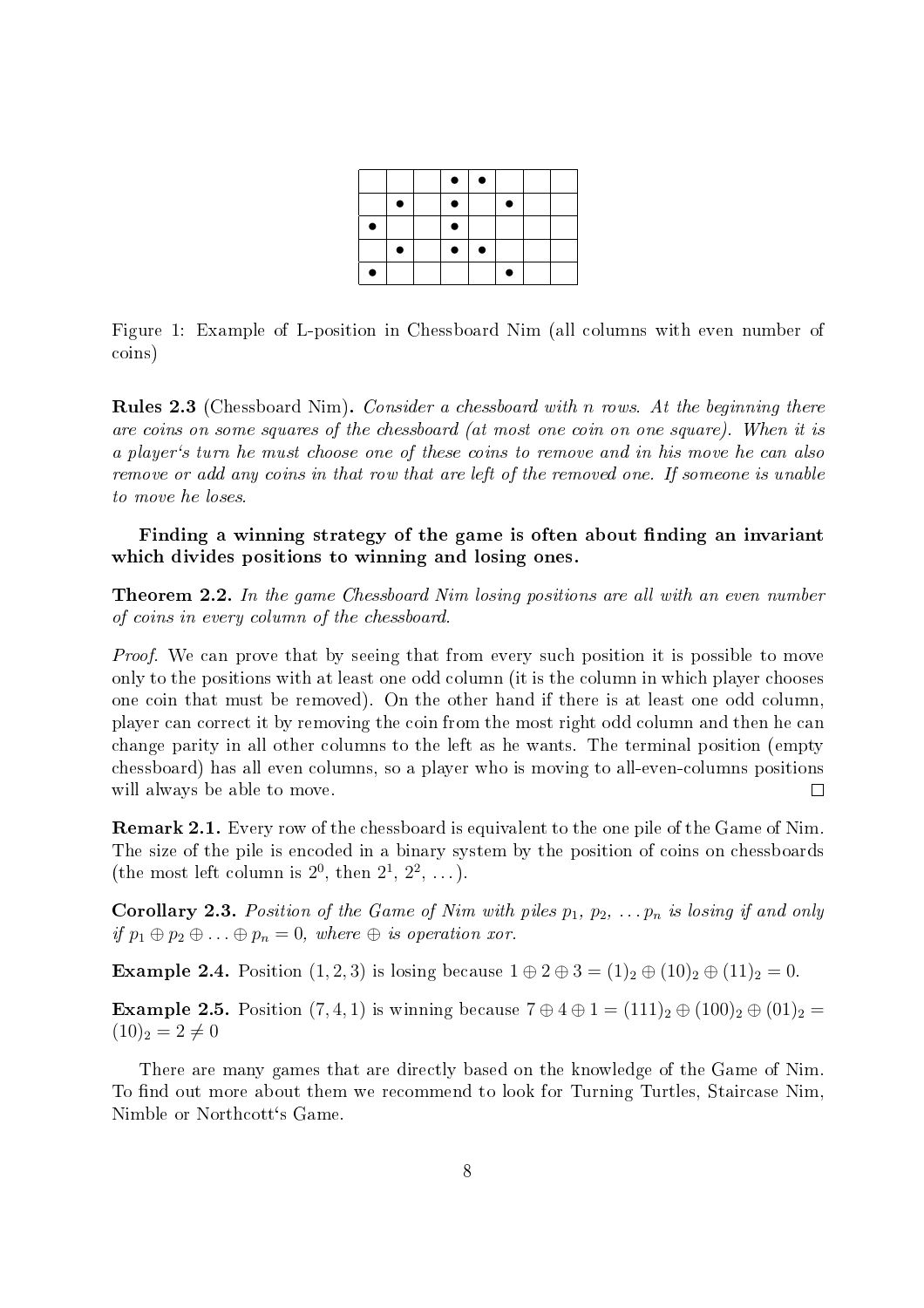### 3 Known ways of adding impartial games

In this chapter we will get through many ways of adding mathematical games together. It is an essential part of studying mathematical games, because it allows us to solve a much bigger number of games.

By adding games  $G_1$  and  $G_2$  (with position sets  $X_1, X_2$ ) together we get a new game  $G_3$ . We can look at this new game  $G_3$  as a standard game and we can examine it in the same way as  $G_1$  and  $G_2$ . But it is not a very good idea. The number of positions  $|X_3|$  in game  $G_3$  is mostly about  $|X_1||X_2|$ . And in a more general case if we have k subgames with approximately  $n$  positions each, then the number of positions in this composite game is about  $n^k$ . It is increasing exponentially and while the standard algorithm for determining W-positions and L-positions needs to search almost all possible positions, it will be almost impossible to find winning strategies by using it.

Fortunately, we can do better and profit from the fact that we know better a structure of composite game. Usually we will precompute some values for every subgame and then combine them in order to find out if the position is winning or losing.

#### 3.1 Ordinary sum of games (xor)

In this subsection we will combine games  $G_1, G_2, \ldots, G_n$  in a way that the player whose turn it is must choose one of the games and make a move in it. A player who is not able to move in all the games loses. This combination is called ordinary sum and we can write  $G = G_1 \oplus G_2 \oplus \ldots \oplus G_n$ .

First we will introduce Sprague-Grundy function  $q$  that will assign values to all positions of all subgames.

**Definition 3.1.** The Sprague-Grundy function of a game G  $(X, f)$  is a function  $g: X \rightarrow Y$  $\mathbb{Z}_0^+$  such that

$$
g(x) = min(n \ge 0 : n \ne g(y) \text{ for } y \in f(x))
$$

In words, the Sprague-Grundy function is recursively defined and it gives to the position the smallest non-negative integer value that is not found among all following possible positions to which player can move. After assigning grundy values to all positions we can see that x is L-position if and only if  $g(x) = 0$ . It follows from these position's properties:

- 1. All terminal positions are L-positions and all have  $q(x) = 0$ .
- 2. If at position x we have  $g(x) > 0$  then there is at least one following position y with  $q(y) = 0.$
- 3. If at position x we have  $g(x) = 0$  then it is not possible to move to position y with  $q(y)=0.$

Example 3.1. Grundy numbers for Limited Nim Game with 11 coins and substraction set  $S = \{1, 3, 4\}$ :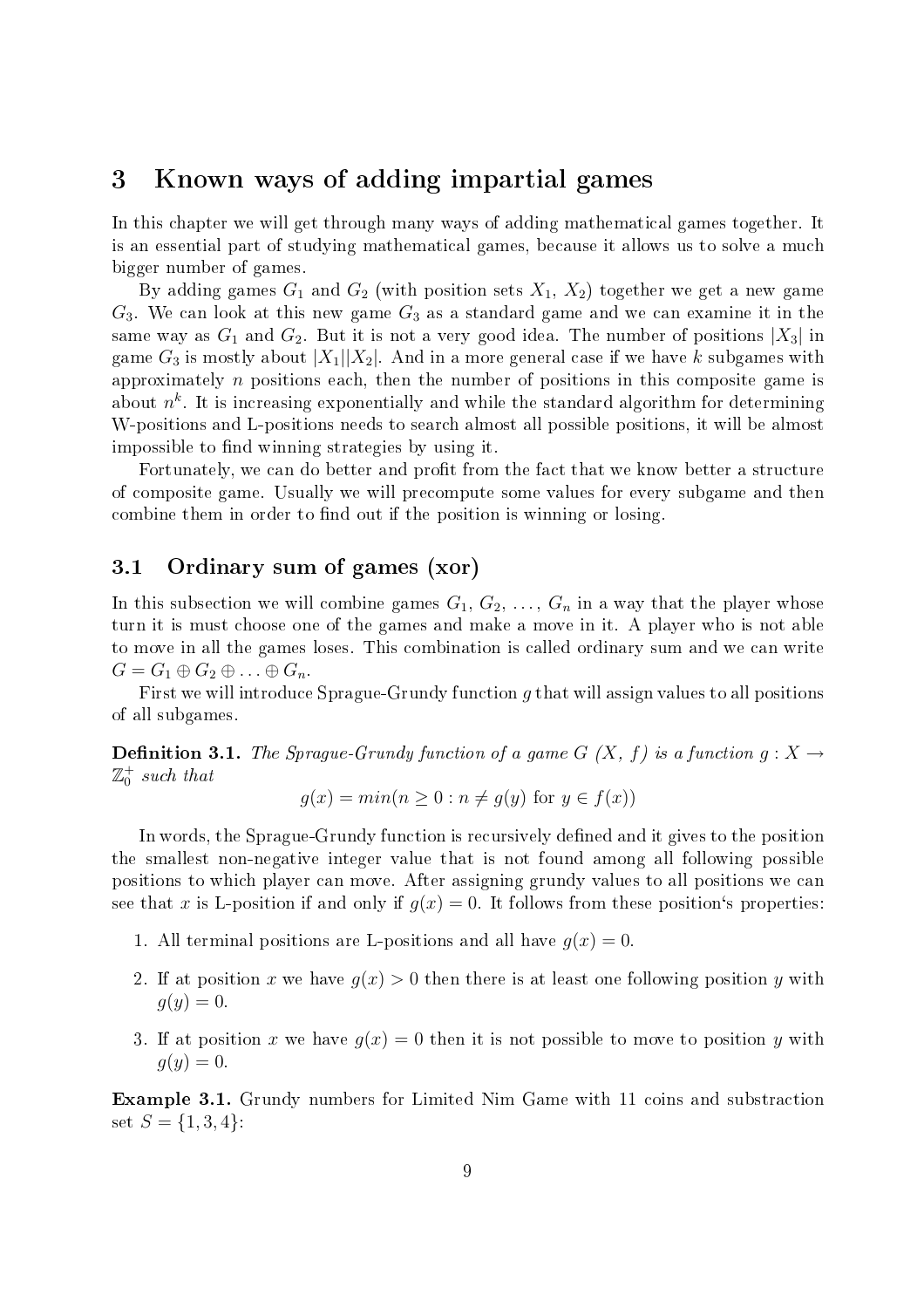| n 0 1 2 3 4 5 6 7 8 9 10 11                            |  |  |  |  |  |  |
|--------------------------------------------------------|--|--|--|--|--|--|
| $g(n)$   0   1   0   1   2   2   3   2   0   0   1   2 |  |  |  |  |  |  |
| position   L W L W W W W L W L W W                     |  |  |  |  |  |  |

Grundy numbers give us much more information about the game than whether a position is winning or losing. They allow us to find quickly the ordinary sum of more games. In this sum every position  $x$  in a game is equivalent to one pile in the Game of Nim of size k, where  $q(x) = k$ . We know how to play the Game of Nim so we will be able to use it to play any ordinary sum of any games.

**Theorem 3.1.** Given game  $G(X, f)$  that is the ordinary sum of n games  $G_1(X_1, f_1)$ ,  $G_2(X_2, f_2), \ldots, G_n(X_n, f_n)$ . Position  $x = [x_1, x_2, \ldots, x_n]$  is losing if and only if  $g(x_1) \oplus$  $g(x_2) \oplus \ldots \oplus g(x_n) = 0$  where  $x \in X$ ,  $x_i \in X_i$  and  $\oplus$  is operation xor.

*Proof.* The combination of n piles in the Game of Nim is the same as rules for adding  $n$ games in the ordinary way. Therefore it is enough to prove that position  $x_i \in X_i$  with  $g(x_i) = k$  is equivalent to the pile in the Game of Nim of size k.

In the Game of Nim if there is a pile of size  $k > 0$  (if  $k = 0$  it is not possible to move) then a player is able to move to any smaller size  $u < k$ . In game  $G_i$  we are now in position  $x_i$  with  $g(x) = k$  and while  $u < k$  there must be following position y with  $g(y) = u$ (otherwise  $q(x_i)$  would be at most u). So the equivalent move to the smaller pile in the Game of Nim of size u is to move in  $G_i$  to position y.

In Game  $G_i$  at position  $x_i$  with  $g(x_i) = k$  we will consider only moves to following positions y where  $q(y) < k$ . We can do that because there is no following position of x with  $g(y) = k$  (otherwise  $g(x) \neq k$ ) and if player moves to position y with  $g(y) > k$ his opponent can move back to another position of size  $k$ . If player moves to position  $y$ with  $q(y) < k$  then we can also decrease the size of the corresponding pile in the Game of Nim.  $\Box$ 

Note 3.1. Operation  $\oplus$  on games is associative, commutative and  $g(G_1 \oplus G_2) = g(G_1) \oplus$  $g(G_2)$ .

#### 3.2 Union of games (or)

In this subsection we will combine games  $G_1, G_2, \ldots, G_n$  in a way that the player whose turn it is must choose at least one of these games and make one move in every chosen one. A player who is not able to move loses. This combination is called union of games and we can write it as  $G = G_1 \vee G_2 \vee \ldots \vee G_n$ .

**Rules 3.1** (Game of Queens). *Game of Queens is played on an n*  $\times$  *n chessboard*<sup>2</sup> . At the beginning there are some queens at some squares on the chessboard (there can be more

<sup>&</sup>lt;sup>2</sup>Everything in this chapter works of course for all impartial games. We are using board ones only because it is much more simple to show numbers at positions on a chessboard than having a complicated game tree of an arbitrary game.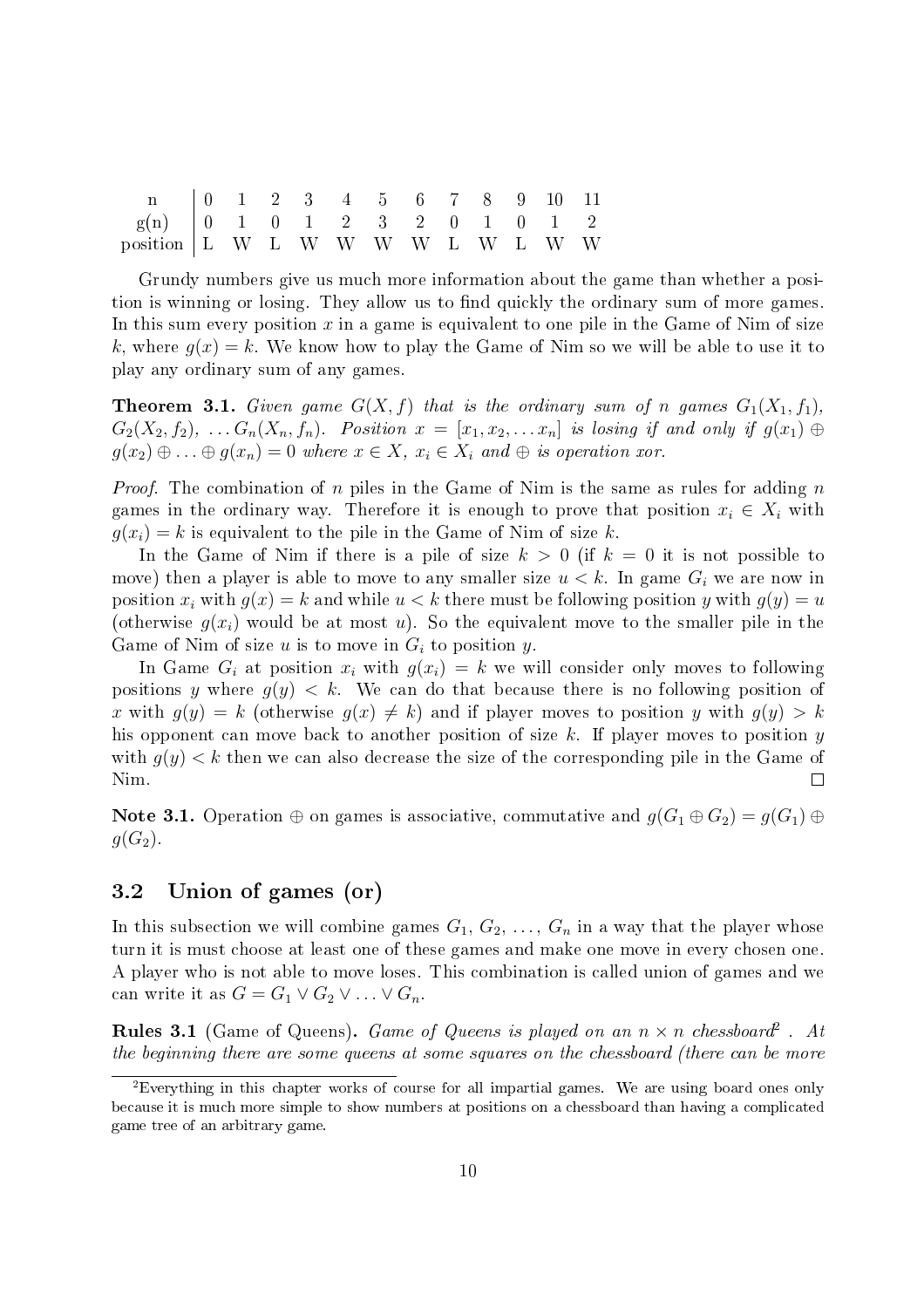queens on one square). When it is player's turn he must choose at least one queen and move with her in west, north or north-west direction.

First we can notice that it will be the same situation if every queen has her own chessboard. After that it is obvious that Game of Queens is a union of games with only one queen on each chessboard. Following theorem shows us solution.

**Theorem 3.2.** Given game  $G(X, f)$  that is union of n games  $G_1(X_1, f_1)$ ,  $G_2(X_2, f_2)$ ,  $\ldots G_n(X_n, f_n)$ . Position  $x = [x_1, x_2, \ldots x_n]$  is losing if and only if  $\forall i \ g(x_i) = 0$  where  $x \in X$ ,  $x_i \in X_i$ .

*Proof.* Terminal position is L-position. At position y which has  $g(y) = 0$  we can move only to positions with non-zero grundy numbers. Therefore if  $\forall i \, q(x_i) = 0$  and while a player must move at least in one subgame he will move to a new position where at least one of her subgames will have  $g(x_k) \neq 0$ .

On the other hand if there is at least one subgame with a position in which the grundy number is non-zero, the player can choose all subgames for which  $g(x_i) \neq 0$  and move in them to  $g(x_i) = 0$ .  $\Box$ 

| $\bf{0}$         |                | $\overline{2}$ | 3              | $\overline{4}$ | 5        | 6  | 7              |
|------------------|----------------|----------------|----------------|----------------|----------|----|----------------|
| $\mathbf 1$      | $\overline{2}$ | $\bf{0}$       | 4              | 5              | 3        | 7  | 8              |
| $\overline{2}$   | 0              | $\mathbf{1}$   | $\overline{5}$ | 3              | 4        | 8  | 6              |
| 3                | 4              | 5              | 6              | $\overline{2}$ | $\bf{0}$ | 1  | 9              |
| 4                | 5              | 3              | $\overline{2}$ | 7              | 6        | 9  | $\bf{0}$       |
| $\overline{5}$   | 3              | $\overline{4}$ | 0              | 6              | 8        | 10 |                |
| $\boldsymbol{6}$ | 7              | 8              | 1              | 9              | 10       | 3  | $\overline{4}$ |
| 7                | 8              | 6              | 9              | 0              |          |    | 5              |

Figure 2: Grundy numbers for  $8 \times 8$  Game of Queens

To solve instances of Game of Queens, first we need to precompute grundy numbers as in Figure 2. If all queens are at squares with grundy number 0 then the player whose turn it is will lose otherwise he can win by moving all of them to 0 positions.

#### 3.3 Selective compound (almost or)

In this subsection we will combine games  $G_1, G_2, \ldots, G_n$  in a slightly different way from one used in union. The player whose turn it is must choose at least one of these subgames, but he cannot choose all of them and then make one move in every chosen one. A player who is not able to move loses. This combination is called selective compound of games and we can write it as  $G = G_1 \oplus G_2 \oplus \ldots \oplus G_n$ .

Example 3.2. An example of such a game is a slightly changed variation of Game of Queens, where a player cannot choose all the queens to move.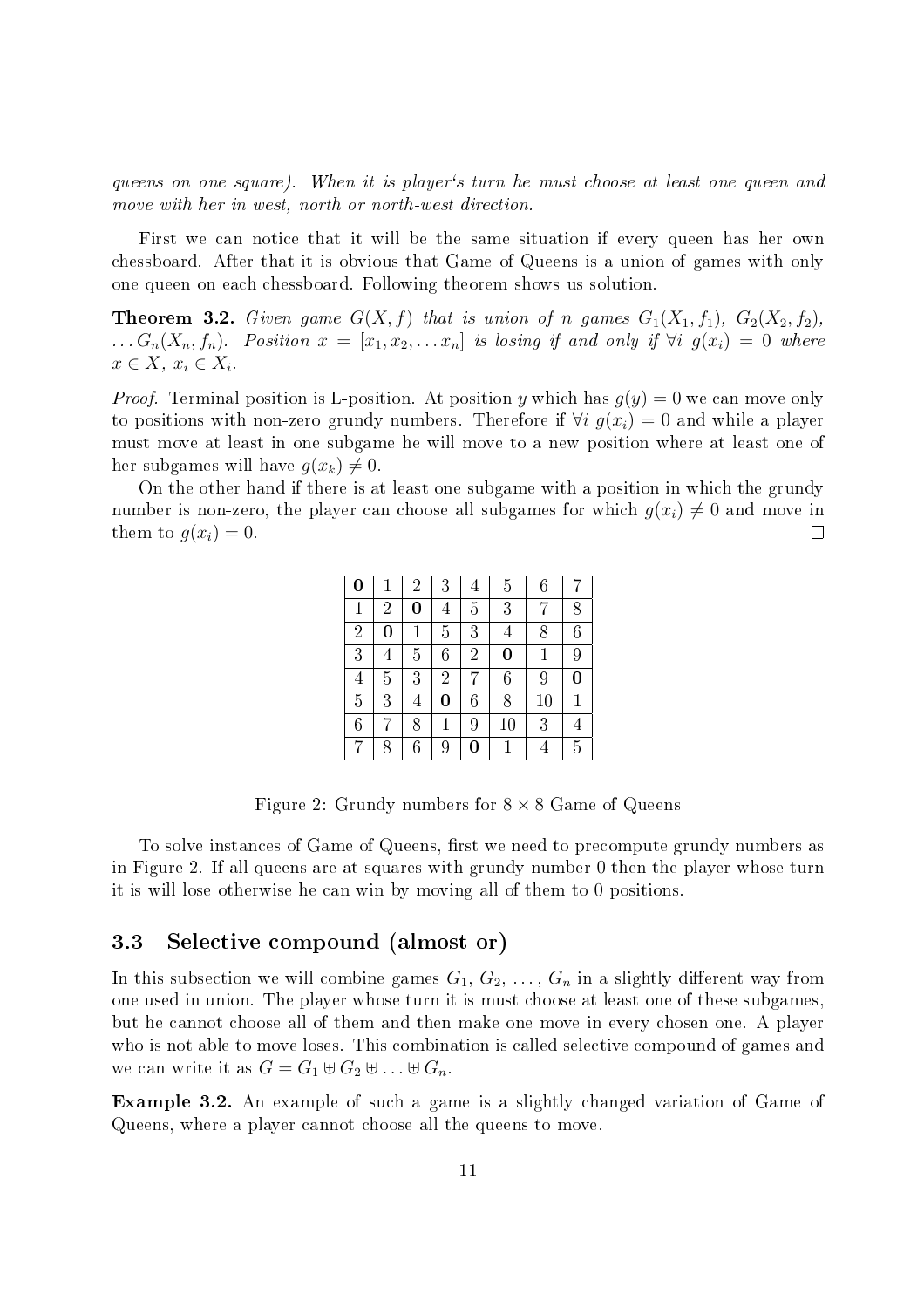**Theorem 3.3.** Given game  $G(X, f)$  that is selective compound of n games  $G_1(X_1, f_1)$ ,  $G_2(X_2, f_2), \ldots, G_n(X_n, f_n)$ . Position  $x = [x_1, x_2, \ldots x_n]$  is losing if and only if  $g(x_1) =$  $g(x_2) = \ldots = g(x_n)$  where  $x \in X$ ,  $x_i \in X_i$ .

*Proof.* Terminal position is L-position, because  $\forall i$   $g(x_i) = 0$ . In L-position  $\forall i$   $g(x_i) = u$ and while a player cannot move in all subgames, after move  $\exists x_k g(x_k) = u$ . But while a player has to move at least in one subgame there will be at least one position with  $q(x_l) \neq u$ .

Let  $m = min(g(x_i))$  through all positions  $x_i$ . If player is in W-position then all subgames cannot have the same grundy number. Therefore a player can always make a move by decreasing  $g(x_i)$  to m in all positions  $x_i$  with  $g(x_i) > m$ .  $\Box$ 

Theorem 3.3 shows us how to play the game from Example 3.2. If all queens are at squares with the same grundy numbers (we can use grundy numbers from Figure 2) it is L-position. Otherwise a player can move all of them to the same grundy number (which is the minimum among grundy numbers of current positions in subgames).

#### 3.4 Conjunctive compound (and)

In this subsection we will combine games  $G_1, G_2, \ldots, G_n$  in a way that the player whose turn it is must make a move in every subgame. A player who is not able to move loses. This combination is called conjunctive compound of games and we can write it as  $G =$  $G_1 \wedge G_2 \wedge \ldots \wedge G_n$ .

We will start with an example game used also in the 9th chapter of [Ww01]. The name of the game is All the King`s horses and it is very similar to Game of Queens.



Figure 3: Possible moves (jumps) for horse in All the King`s horses game.

**Rules 3.2** (All the King's horses). Game is played on an  $n \times n$  or quarter-infinite chessboard. At the beginning there are some horses at some squares on the chessboard. There can be more than one horse at one square. When it is a player`s turn he must move with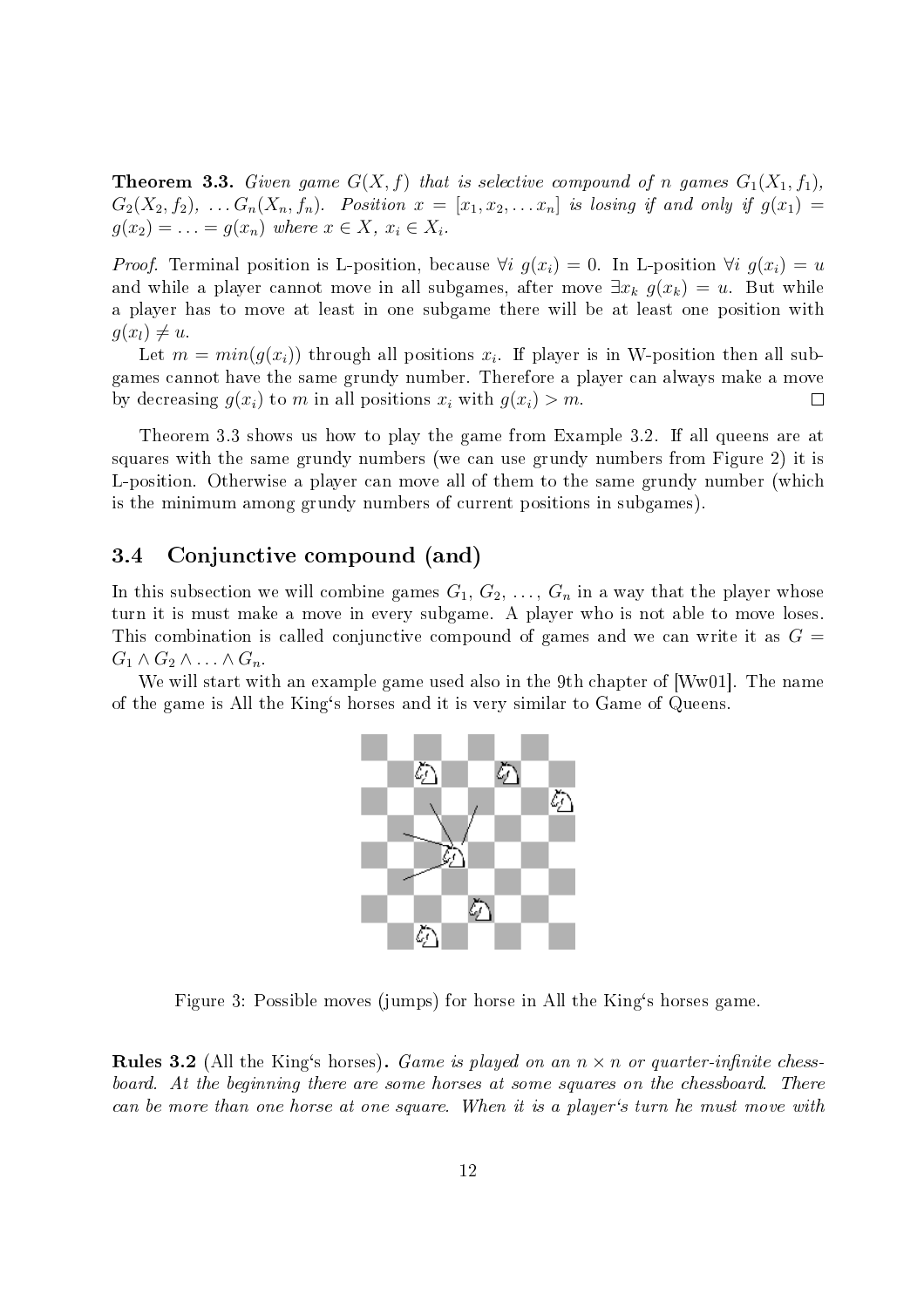all the horses. A player who cannot move loses. Horses move (jump) like knights in chess but at most only to four positions<sup>3</sup> with a lower sum of row and column coordinates.

We can look at this game as it is a conjunctive compound of  $n$  subgames played on  $n$ chessboards with exactly one horse on every chessboard. In turn a player must move in every subgame. Assume for a while that we have only one chessboard with only one horse. We can use a standard algorithm for dividing positions to W-positions and L-positions. The result of this algorithm for  $n \times n$  board is shown in Figure 4.

| L | L | W | W | L | L | W | W |
|---|---|---|---|---|---|---|---|
| L | L | W | W | L | L | W | W |
| W | W | W | W | W | W | W | W |
| W | W | W | W | W | W | W | W |
| L | L | W | W | L | L | W | W |
| L | L | W | W | L | L | W | W |
| W | W | W | W | W | W | W | W |
| W | W | W | W | W | W | W | L |

Figure 4: All the King's horses on  $8 \times 8$  chessboard with only one horse

Note 3.2. When it is a player's turn he must play in all subgames, therefore if he can force a win in all of them he will win this game, because he will always be able to move.

Except the previous simple case it can happen that in some subgames there is in winning position First and in the others Second player. Winning subgames are good for both players, because they cannot lose because of them. Therefore both players will win all their subgames they can. Only losing subgames are dangerous for them and while rules say "Player not able to move loses", the winning strategy is for both of them to win quickly and lose as slowly as possible.

**Definition 3.2.** Remoteness function  $r$  tells us how many moves the game will last if a player who can force a win will try to win as soon as possible and the losing player will try to lose as slowly as possible.

Remark 3.1. L-positions have even remoteness and W-positions have odd remoteness.

**Theorem 3.4.** Remoteness value of position  $x$ :

- 1.  $r(x) = 0$  if x is terminal position.
- 2.  $r(x) = 1 +$  least even number  $r(k)$ ,  $k \in f(x)$  if such exists.
- 3.  $r(x) = 1$ + greatest odd number  $r(k)$ ,  $k \in f(x)$  if there is no even number  $r(k)$ .

<sup>3</sup>as it is shown in Figure 3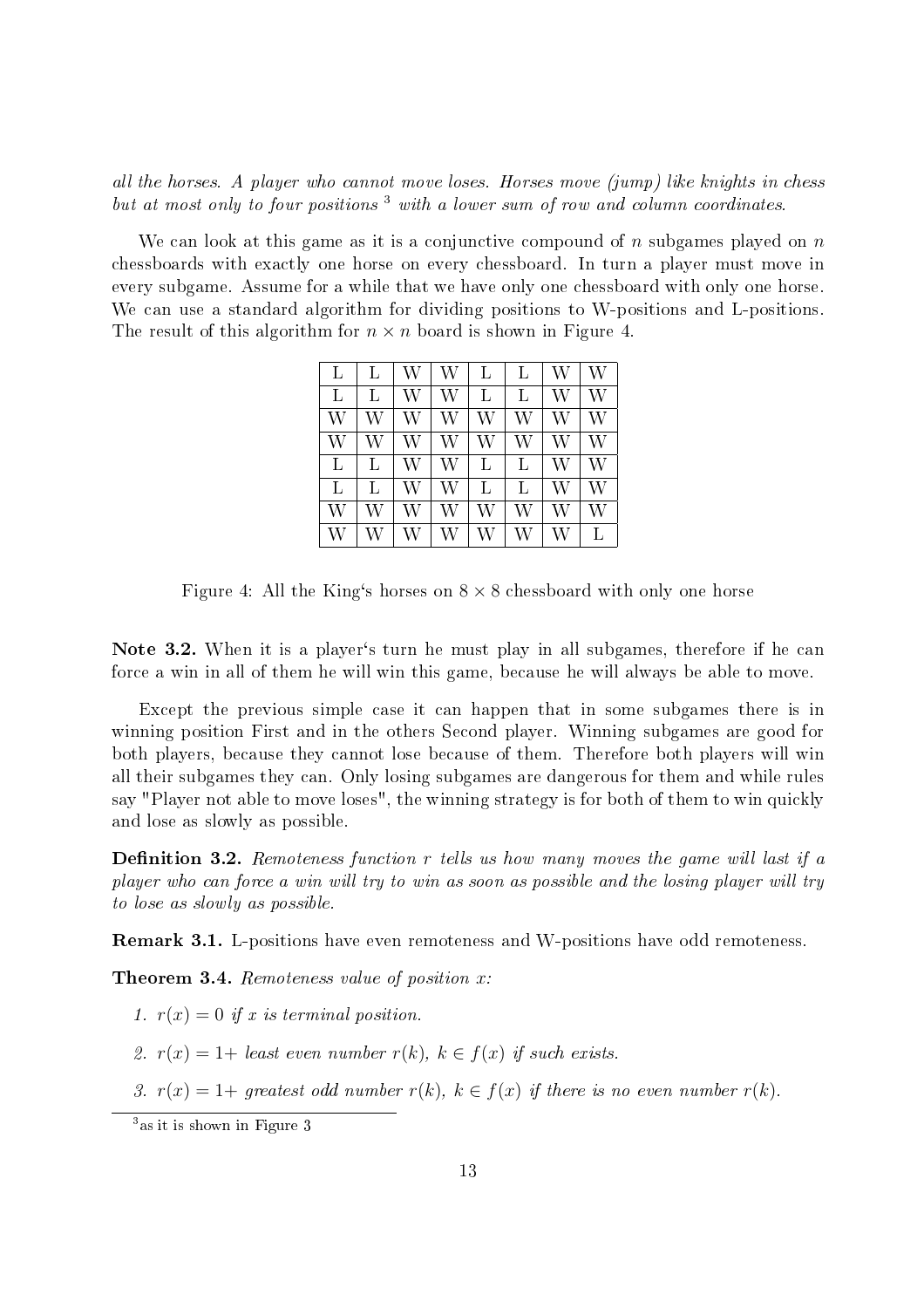*Proof.* 1. If position x is terminal position it is obvious.

- 2. If we have the option to move to a position with even remoteness (losing position) we are in a winning position. We want to win as soon as possible so we will choose the losing position  $k \in f(x)$  with smallest remoteness and move to it.
- 3. We cannot move to an even remote (losing) position, therefore we are in a losing position. We want to play as long as possible so we will choose the position  $k \in f(x)$ with the highest remoteness and move to it.

 $\Box$ 

| $\overline{0}$ | $\overline{0}$ | $\mathbf 1$  | $\mathbf 1$  | $\overline{2}$ | $\overline{2}$ | 3              | 3              |
|----------------|----------------|--------------|--------------|----------------|----------------|----------------|----------------|
| $\overline{0}$ | $\overline{0}$ | $\mathbf 1$  | $\mathbf{1}$ | $\overline{2}$ | $\overline{2}$ | 3              | 3              |
| $\mathbf{1}$   | $\mathbf{1}$   | $\mathbf 1$  | $\mathbf{1}$ | $\overline{3}$ | 3              | 3              | $\overline{3}$ |
| $\mathbf{1}$   | $\mathbf 1$    | $\mathbf{1}$ | 3            | 3              | 3              | 3              | $\overline{5}$ |
| $\overline{2}$ | $\overline{2}$ | 3            | 3            | $\overline{4}$ | $\overline{4}$ | 5              | $\overline{5}$ |
| $\overline{2}$ | $\overline{2}$ | 3            | 3            | $\overline{4}$ | $\overline{4}$ | $\overline{5}$ | $\overline{5}$ |
| 3              | 3              | 3            | 3            | $\overline{5}$ | $\overline{5}$ | $\overline{5}$ | $\overline{5}$ |
| $\overline{3}$ | 3              | 3            | 5            | 5              | 5              | 5              | 6              |

Figure 5: Remoteness values for All the King's horses on  $8 \times 8$  chessboard

**Theorem 3.5.** Given game  $G(X, f)$  that is conjunctive compound of n games  $G_1(X_1, f_1)$ ,  $G_2(X_2, f_2), \ldots, G_n(X_n, f_n)$ . Position  $x = [x_1, x_2, \ldots, x_n]$  is losing if and only if  $min(r(x_1),$  $r(x_2), \ldots r(x_n)$  is even, where  $x \in X$ ,  $x_i \in X_i$ .

*Proof.* From the definition of conjunctive compound we have that the first finished game determines the winner. First finished game will be the game with the least remoteness, so if this remoteness is even First will lose this game and therefore he will lose conjunctive compound, as well.  $\Box$ 

**Corollary 3.6.** Remoteness value of position  $x = [x_1, x_2, \ldots, x_n]$ ,  $r(x) = min(r(x_1), r(x_2),$  $\dots$  r(x<sub>n</sub>)) where position x is position of conjunctive compound of positions  $x_1, x_2, \dots x_n$ .

Note 3.3. Operation ∧ on games is associative, commutative and  $r(G_1 \wedge G_2) = min(r(G_1))$ .  $r(G_2)$ .

#### 3.5 Continued conjunctive compound (also)

In this subsection we will combine games  $G_1, G_2, \ldots, G_n$  in a way that the player whose turn it is must make a move in every subgame he can and the game ends and a player loses only if he cannot move anywhere. This combination is called continued conjunctive compound of games and we can write it as  $G = G_1 \triangle G_2 \triangle \dots \triangle G_n$ .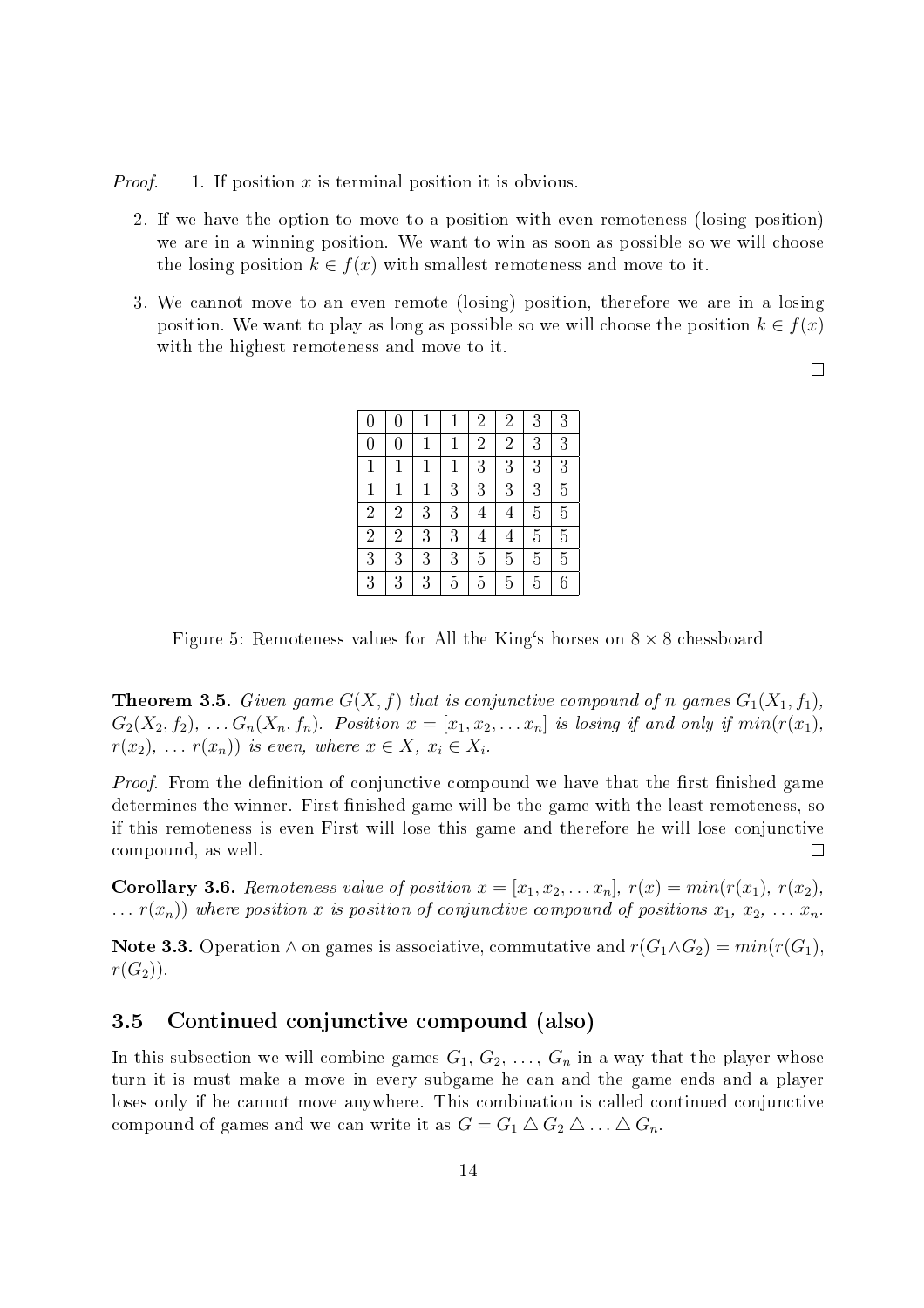Example 3.3. Consider All the King's horses game with slightly changed rules where a player must move only with the horses he can. And he loses only if he cannot move with all.

The winning strategy is a parody to one used in conjunctive compound of games. It is the same for players that only subgames they will lose are dangerous. But in this case it does not matter if player loses subgame if there are other not finished subgames. Therefore a player will try to finish losing subgames as soon as possible and play winning subgames as long as possible. This time the winner is determined by the last finished subgame.

**Definition 3.3.** Suspense function s tells us how many moves a game will last if player who cannot force win will try to lose as soon as possible and winning player will try to play as long as possible.

Remark 3.2. L-positions have even suspense number and W-positions have odd suspense number.

**Theorem 3.7.** Suspense number of position  $x$ :

1.  $s(x) = 0$  if x is terminal position.

- 2.  $s(x) = 1+ \text{ greatest even number } s(k), k \in f(x) \text{ if such exists.}$
- 3.  $s(x) = 1 +$  least odd number  $s(k)$ ,  $k \in f(x)$  if there is no even number  $s(k)$ .

Proof. Almost the same as proof of Theorem 3.4.

| $\overline{0}$ | $\overline{0}$ |              | $\mathbf{1}$   | $\overline{2}$ | $\overline{2}$ | 3              | 3              |
|----------------|----------------|--------------|----------------|----------------|----------------|----------------|----------------|
| $\overline{0}$ | $\overline{0}$ | $\mathbf{1}$ | $\mathbf{1}$   | $\overline{2}$ | $\overline{2}$ | 3              | $\overline{3}$ |
| $\mathbf{1}$   | $\mathbf{1}$   | $\mathbf 1$  | 3              | 3              | 3              | 3              | $\overline{3}$ |
| $\mathbf{1}$   | $\mathbf 1$    | 3            | $\overline{3}$ | 3              | 3              | $\overline{5}$ | $\overline{5}$ |
| $\overline{2}$ | $\overline{2}$ | 3            | $\overline{3}$ | $\overline{2}$ | $\overline{4}$ | $\overline{5}$ | $\overline{5}$ |
| $\overline{2}$ | $\overline{2}$ | 3            | 3              | $\overline{4}$ | $\overline{4}$ | $\overline{5}$ | $\overline{5}$ |
| $\overline{3}$ | 3              | 3            | 5              | 5              | $\overline{5}$ | $\overline{5}$ | $\overline{5}$ |
| $\overline{3}$ | 3              | 3            | 5              | $\overline{5}$ | 5              | 5              | $\overline{6}$ |

Figure 6: Suspense numbers for changed All the King's horses on  $8 \times 8$  chessboard from Example 3.3

**Theorem 3.8.** Given game  $G(X, f)$  that is continued conjunctive compound of n games  $G_1(X_1, f_1), G_2(X_2, f_2), \ldots, G_n(X_n, f_n)$ . Position  $x = [x_1, x_2, \ldots, x_n]$  is losing if and only if  $max(s(x_1), s(x_2), \ldots s(x_n))$  is even, where  $x \in X$ ,  $x_i \in X_i$ .

Proof. Almost the same as proof of Theorem 3.5.

 $\Box$ 

 $\Box$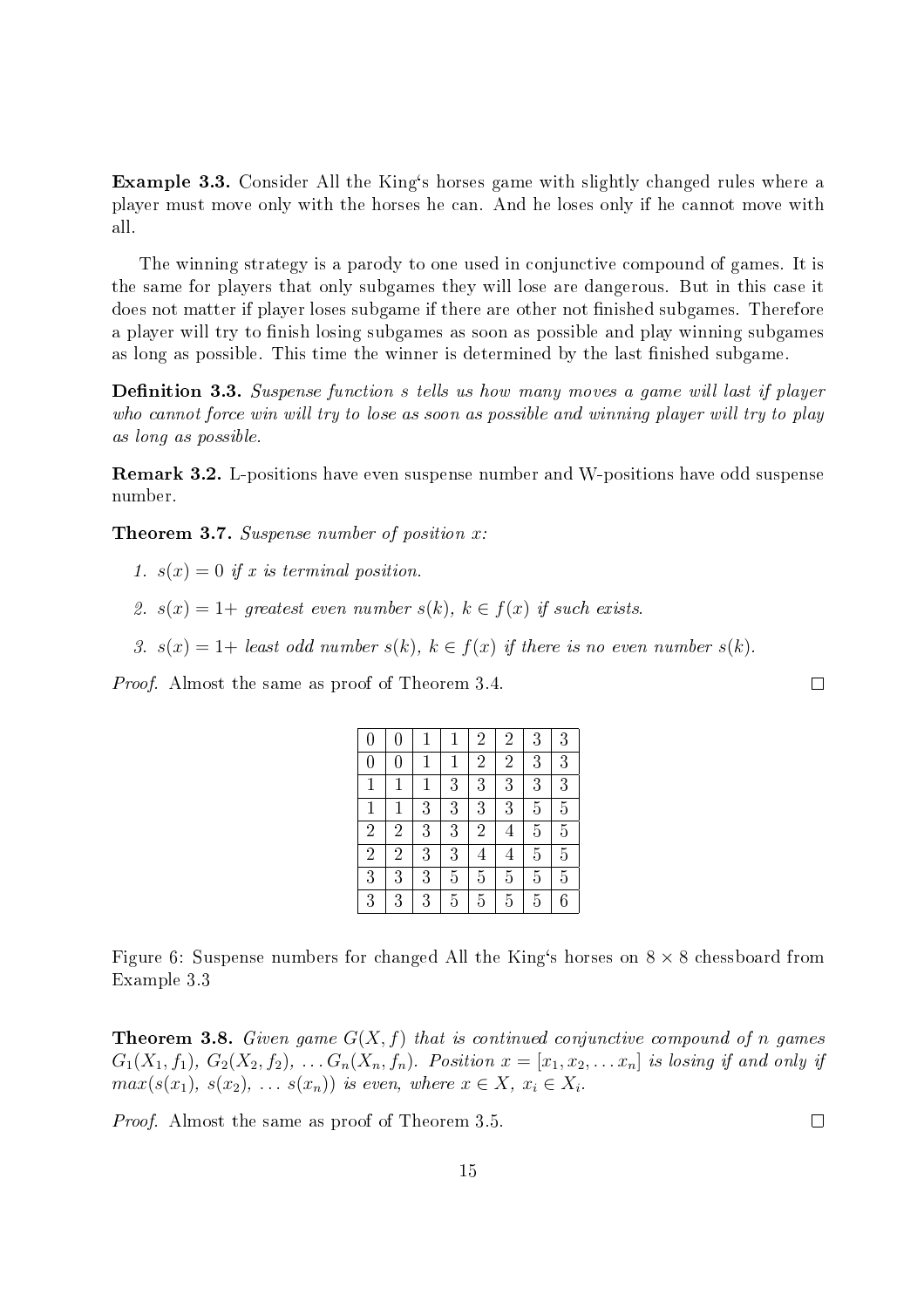**Corollary 3.9.** Suspense number of position  $x = [x_1, x_2, \ldots x_n]$ ,  $s(x) = max(s(x_1), s(x_2)$ ,  $\ldots$  s(x<sub>n</sub>)) where position x is position of continued conjunctive compound of positions  $x_1$ ,  $x_2, \ldots x_n$ .

Note 3.4. Operation  $\triangle$  on games is associative, commutative and  $s(G_1 \triangle G_2) = max(s(G_1),$  $s(G_2)$ ).

### 4 The Dots and Boxes game

The Dots and Boxes is a pen and pencil game for two players. It starts with an empty grid of dots. Players alternatively move by adding a vertical or horizontal line between two unjoined adjacent dots. If a player completes the fourth side of the box he earns one point and takes one more turn. The game ends when there is no additional move left and the player with more points is the winner.

A lot of information about the game and strategies can be found in [Be00]. Figure 7 shows example of simple game on  $3 \times 3$  board where First player won 3:1.



Figure 7: Example of  $3 \times 3$  Dots and Boxes game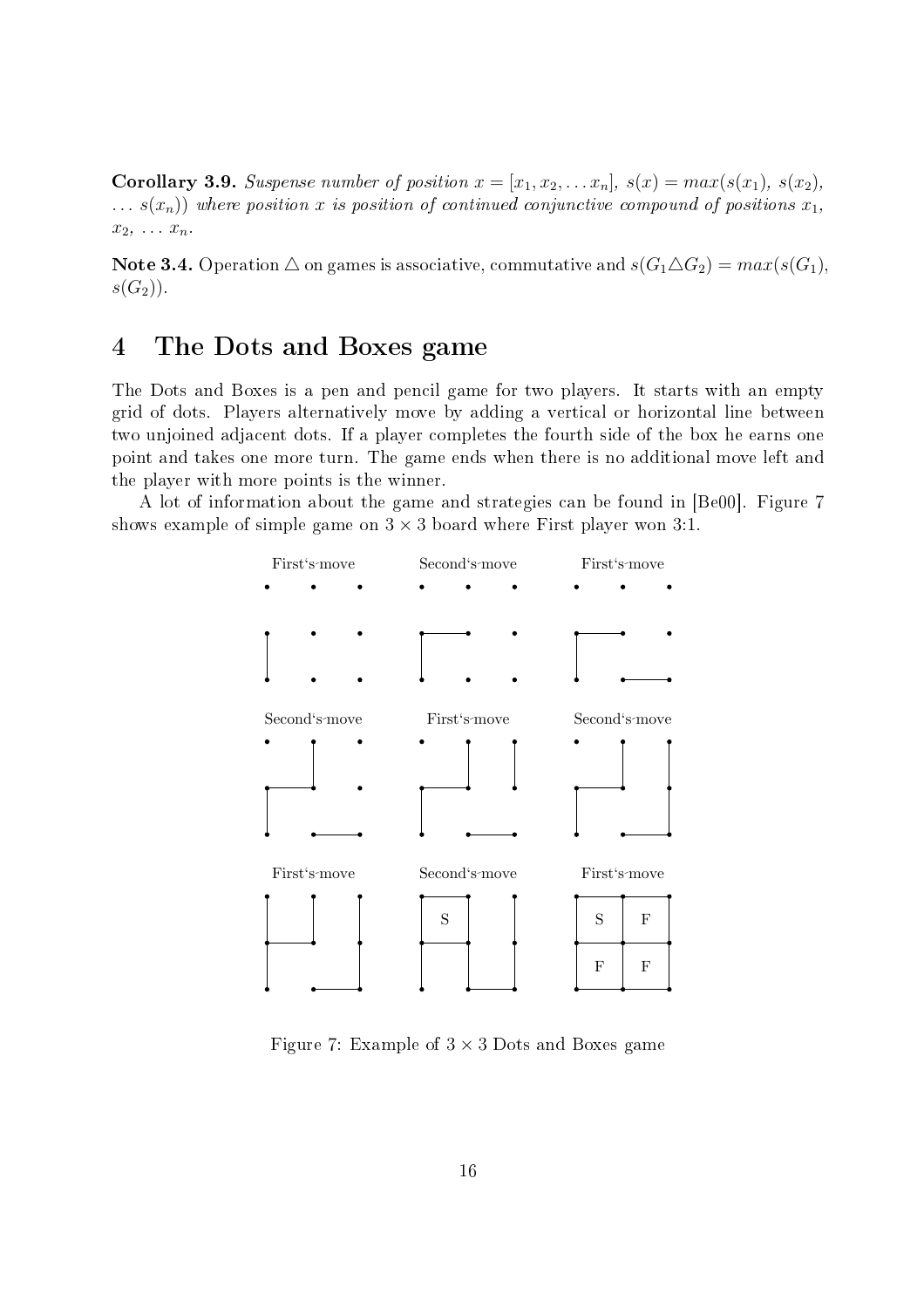#### 4.1 Degenerate variation

In this chapter we will study a degenerate variation of the Dots and Boxes game. It is similar to the original one with the rule that it ends after someone completes the first box and the player who made that box wins.

The reason why we study a degenerate variation is that it is closely related to the original Dots and Boxes. Dots and Boxes is a game that can be played at more levels and players who know how to play it at a higher level than their opponents can usually win it easily. At these higher levels it is mostly about taking control of the game. Usually if there are sufficiently many chains of length at least 3 and loops of length at least 4, it often happens that a player cannot hope to win unless he captures the next box. Although that is not always sufficient, its necessity forces a player to make moves consistent with winning moves in the degenerate game. So it can be a very strong constraint and this degenerate game can be very helpful in finding a winning move in the original version (or proving that no such move exists).

#### 4.2 Solution for starting positions of degenerate variation

**Definition 4.1.** Degenerate  $m \times n$  Dots and Boxes game is played on the board that consists of m rows and n columns of dots where  $m, n \geq 2$ .

First we can consider  $2 \times n$  degenerate games. All vertical moves except the most left and the most right divides the playing board into two parts. An idea that could come to an experienced readers mind could be to use symmetry, because it is one of the strongest weapons (although sometimes hard or impossible to use) that is used in combinatorial game theory.

Now imagine for a while that we are in a little bit different situation. First player made a vertical line that has divided the game into two equal parts (it is possible for odd n). Now we have two independent games. If we use ordinary sum (that player who can not move loses) for these two games, it is a winning situation for First. For him it is enough to wait for the opponent's move and then just copy it to another game. So First will always have the possibility to move so he will win such a game.

Now go back to  $2 \times n$  degenerate game. It is only a little bit more difficult for First to win if n is odd. Similarly to the previous case he will start the game by joining two dots in the center. So the board is divided into two equal parts (subgames). If someone completes the box in either left or right part he will win this game. After splitting the game into two parts it is Second player`s turn. The best response to every Second`s move is to

- complete the box (make a winning move) if possible
- copy Second`s move into another subgame (make a symmetric move) otherwise.

Second player cannot win, because when it is his turn left and right subgames are the same. So if he had the possibility to complete a box in one of the subgames then First would have the same possibility in his last move in at least one subgame.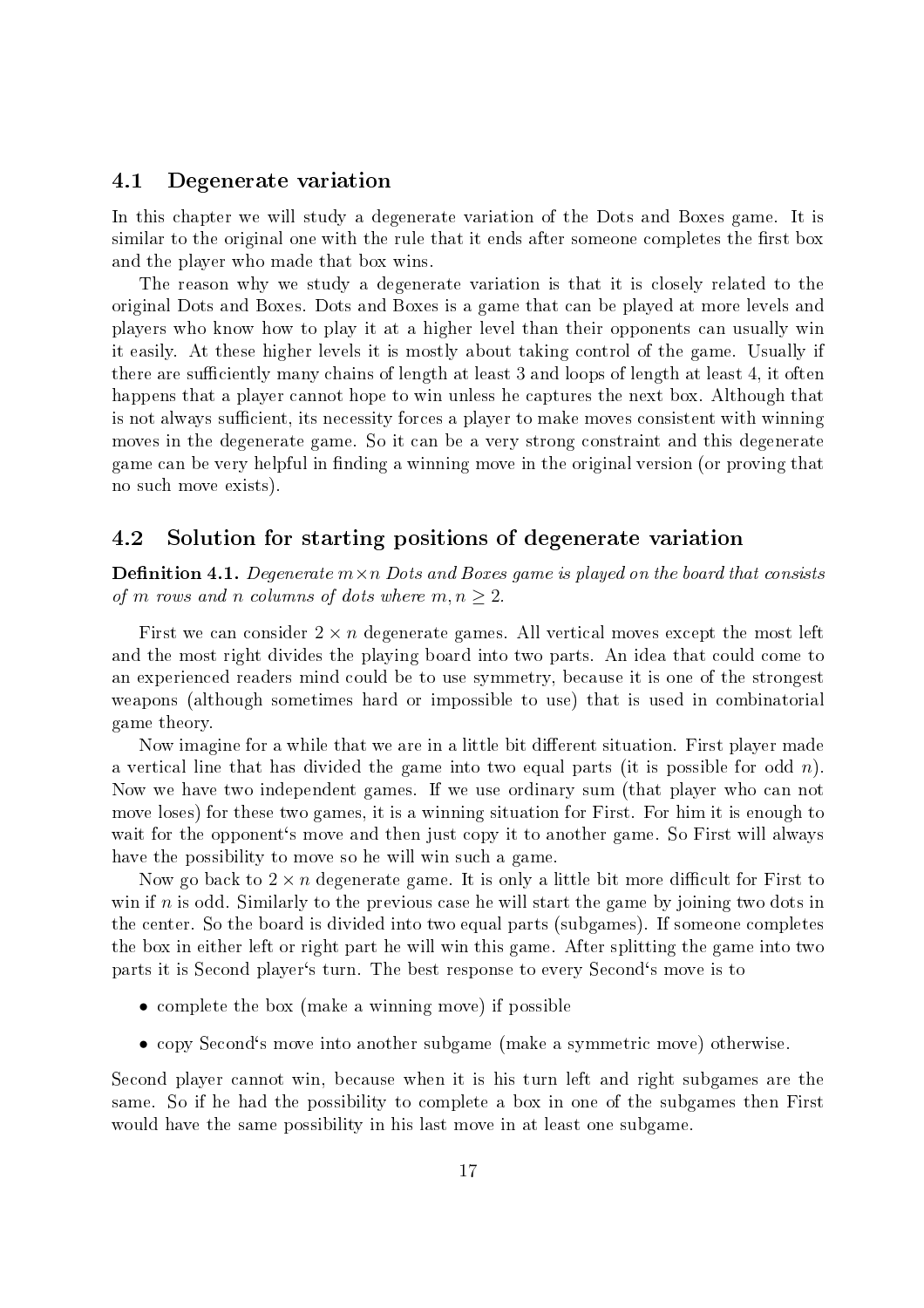We will generalize this symmetric concept for even n and also for  $m > 2$ . It is quite clear that this works for games which are divided by a set of lines to two equal subgames. As we will see from the following theorem it will work also for games without this delimiting set of lines.

**Theorem 4.1.** If  $m + n$  is even Second player can win all degenerate  $m \times n$  Dots and Boxes games.

*Proof.* If  $m + n$  is even there are two possibilities. Both m and n are odd or both m and n are even. In the first case the center of symmetry of  $m \times n$  board S is in the middle of the center box and in the second case it is in the central dot. In both cases every line a has its own twin line  $a'$  which is its image in the symmetry by  $S$ . We claim that if Second wants to win it is enough for him to

- complete the box (make a winning move) if possible
- make a symmetric move to First's move (So if First added a line a Second will add its twin line  $a'$ ).

To prove the theorem we will prove that after Second's move either game has finished (so Second won) or every box has at most two lines and the board is symmetric. At the beginning this statement is true. First can add line  $a$  in the way that either one box will have three lines or not. In the first case Second player will complete this box and win the game. In the second case Second player will add twin line  $a'$ . There are two possibilities again. If  $a$  and  $a'$  are not part of the same box then while the board is symmetric and after adding  $a$  there was no box with three lines there is no such box also now. If  $a$  and  $a'$ are part of the same box it means that  $S$  is in the center of this box. After Second's move the board is symmetric so this center box has either two or four lines. If four then Second won otherwise this box has only two lines.  $\Box$ 

**Theorem 4.2.** If  $m + n$  is odd First player can win all degenerate  $m \times n$  Dots and Boxes games.

*Proof.* If  $m + n$  is odd then either m is even and n is odd or m is odd and n is even. In both cases the center of symmetry of  $m \times n$  board S is in the center of one line l. Every other line  $a$  has its own twin line  $a'$  which is its image in symmetry by  $S$ . First player can force a win by starting the game by adding line l. After that we have the situation in which the board is symmetric, every box has at most two lines and for every free line a there is its twin line  $a'$  that is free, too. So we are in the same situation as in the second part of proof of Theorem 4.1.  $\Box$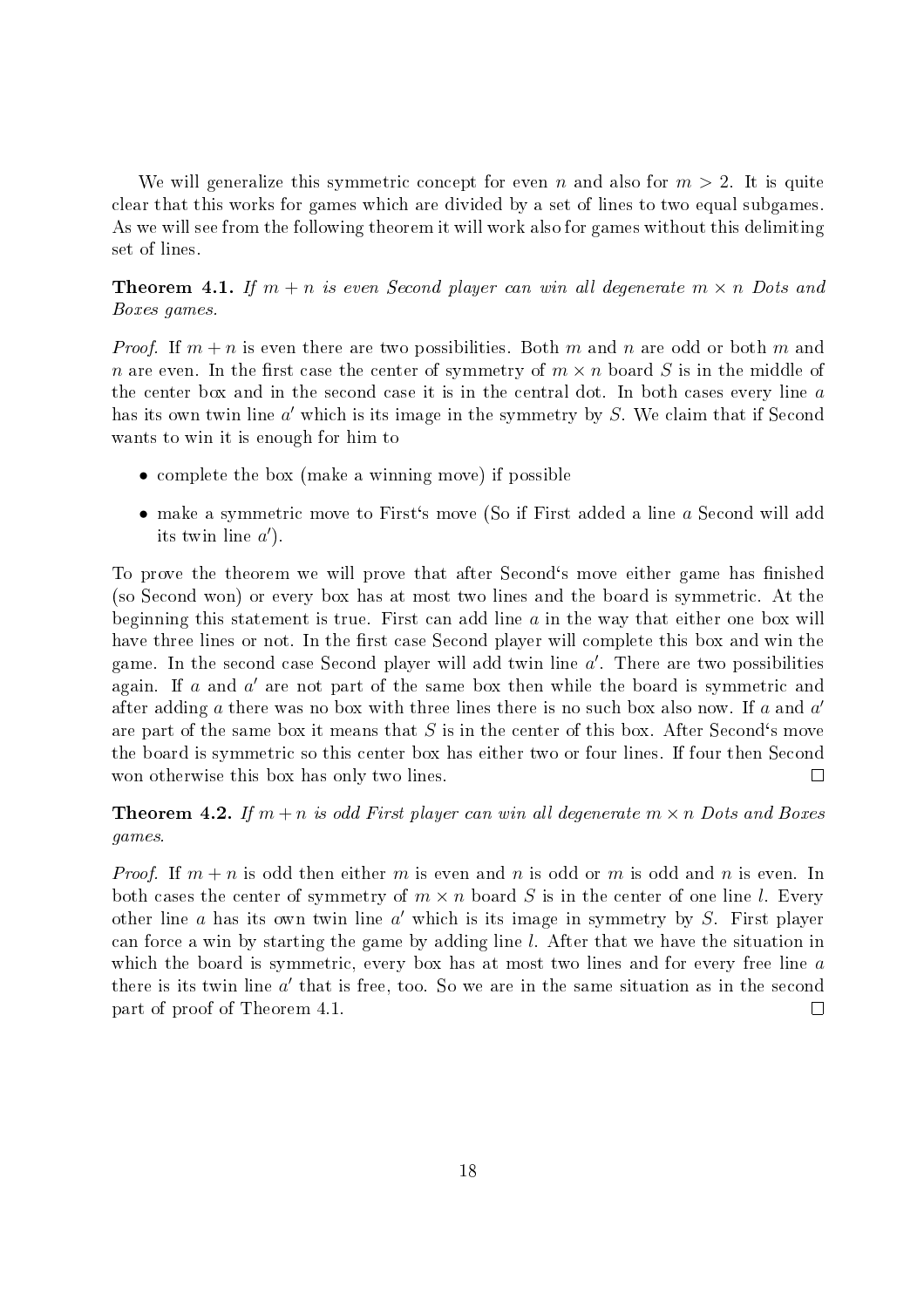### $5 \quad w$ -numbers

In the previous section we explained solution to empty boards of degenerated Dots and Boxes game. During looking for strategies for any other positions in this game we noticed that it often happens that the whole game is divided into subgames like in Figure 8.



Figure 8: Position in the degenerated Dots and Boxes game

In Figure 8 we can see that the board is divided into three independent parts bordered by lines or edges of the board. When it is a player`s turn he can choose one of these subgames and add a line into it. If he creates a box he will win not only that particular subgame but also the whole game which is a combination of these three parts.

After that we decided to look more deeply into how to play a combination of games where the rule is that if someone wins first game he will win the whole combination of games. Because of that we started to call this type of compound game a WTIA game, where WTIA stands for The winner takes it all<sup>4</sup>. In this section we will provide our results.

**Definition 5.1.** WTIA game G is a game that is a combination of n subgames  $G_1, G_2, \ldots, G_n$ . If it is a player's move he chooses one of the subgames and makes move in it. A player who loses one of the subgames  $G_i$  loses the whole game  $G$ .

First observation how it does work was done in the previous section. If we have a WTIA game G that consists of the two same subgames it is a losing position. We can simply extend our strategy used in Subsection 4.2 $5$  to show it.

If a WTIA game G consists of the standard Game of Nim subgames it is not a good research model for us, because First player can easily take all the coins from any of the piles and immediately win. After some experiments we have found a good model game. We named it Level Nim and it has helped me to find a solution how to combine games in a WTIA way.

Rules 5.1. The game of Level Nim is played with n superpiles of coins. A superpile of coins consists of several piles of coins which are located on the each other. When it is a

<sup>&</sup>lt;sup>4</sup>maybe it is also because I like that famous song

 $5$ make winning move if possible or copy opponent's move otherwise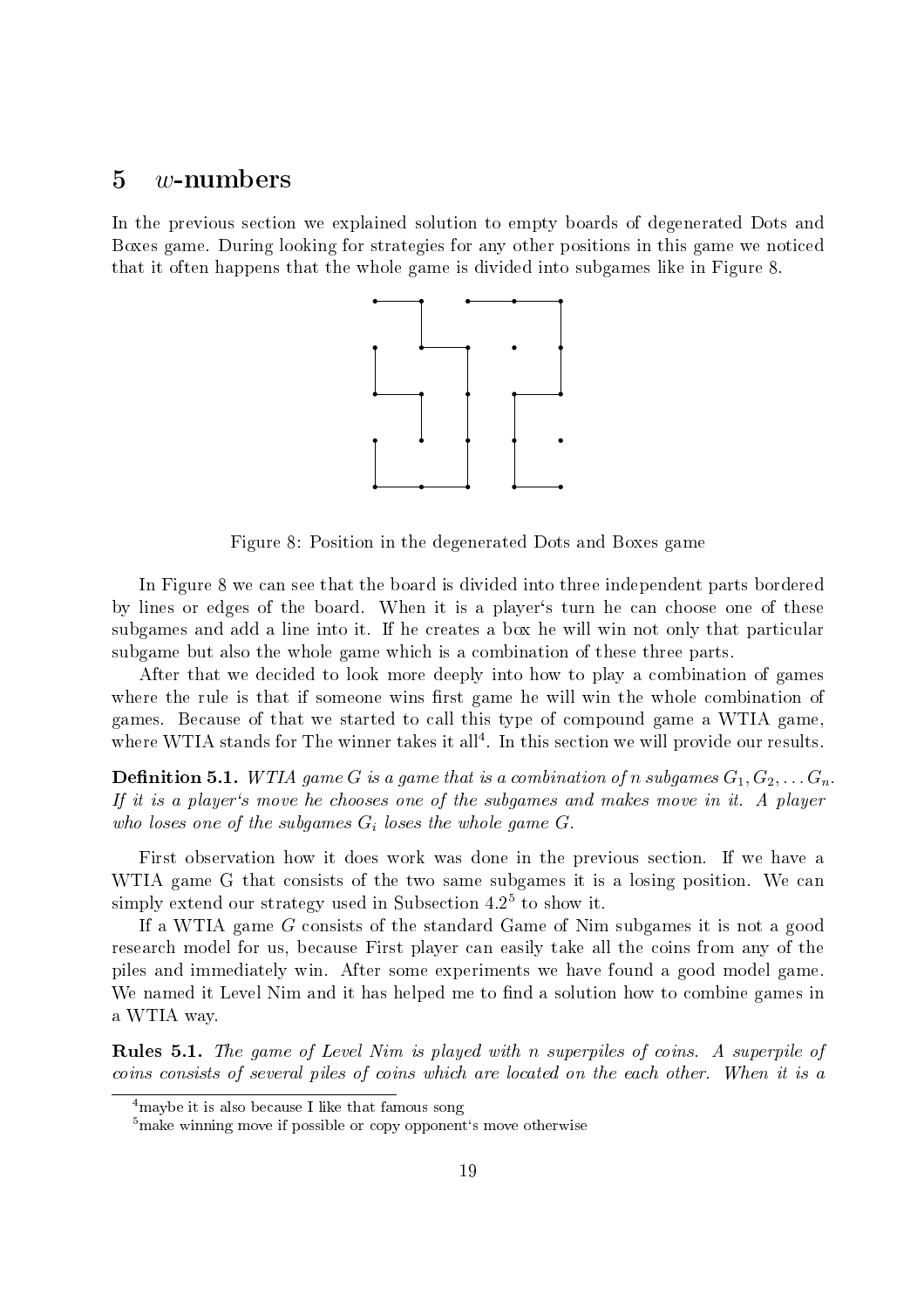player`s turn he chooses one superpile and takes at least one coin from the most top nonempty pile of this superpile. After someone takes the last coin of the superpile a game is nished and that player is declared the winner.

Example 5.1. Lets have Level Nim with two superpiles. The first superpile has piles with the sizes 3, 7, 2 and the second superpile consists of piles 4, 6. Now when it is a player's turn he is either able to take away up to 2 coins from the first superpile or up to 6 coins from the second superpile. A player can take coins from lower piles only if all higher ones are empty.

Notice that there are some special positions in the Level Nim. If one of the superpiles is empty then game is finished and we will call this position **superlosing** (If we add any other superpiles we will keep being in losing position). As opposite to them there are positions from which players can win in one move. We will call them superwinning. All the positions in Level Nim which are not superlosing and have at least one superpile with only one non-empty pile are superwinning, because a player whose turn it is can win by removing all the coins from this superpile.

- 1. After dividing all the positions to superlosing, superwinning and normal we can see that if at least one superpile has only one non empty pile then a game is in a super position else it is in a normal position.
- 2. If we are in a super position we know how to play. If we are in a normal position we can move to normal positions or to superwinning ones (Not to superlosing, because if we were able to then we would be in a superwinning position, not normal).
- 3. But nobody wants to move to a superwinning position, because he will lose in next move after that. So for players it is the same situation as if there were no moves to superwinning positions.
- 4. Therefore if a game  $G$  is in a normal position then the first player who will not be able to move in a normal positions will have to move to a superwinning position and he will lose. So we can reduce our problem to the ordinary sum of games where subgames are superpiles without the most bottom piles.

In the next subsection we will generalize this result for all WTIA games.

#### 5.1 Algorithm

We will introduce w-function that gives w-number to every position of the game G and then use it to divide all the positions to winning and losing ones.

**Definition 5.2.** All possible w-numbers are all non-negative integers extended by special values  $SL^6$  and  $SW^7$ .

<sup>6</sup> stands for superlosing

<sup>7</sup> stands for superwinning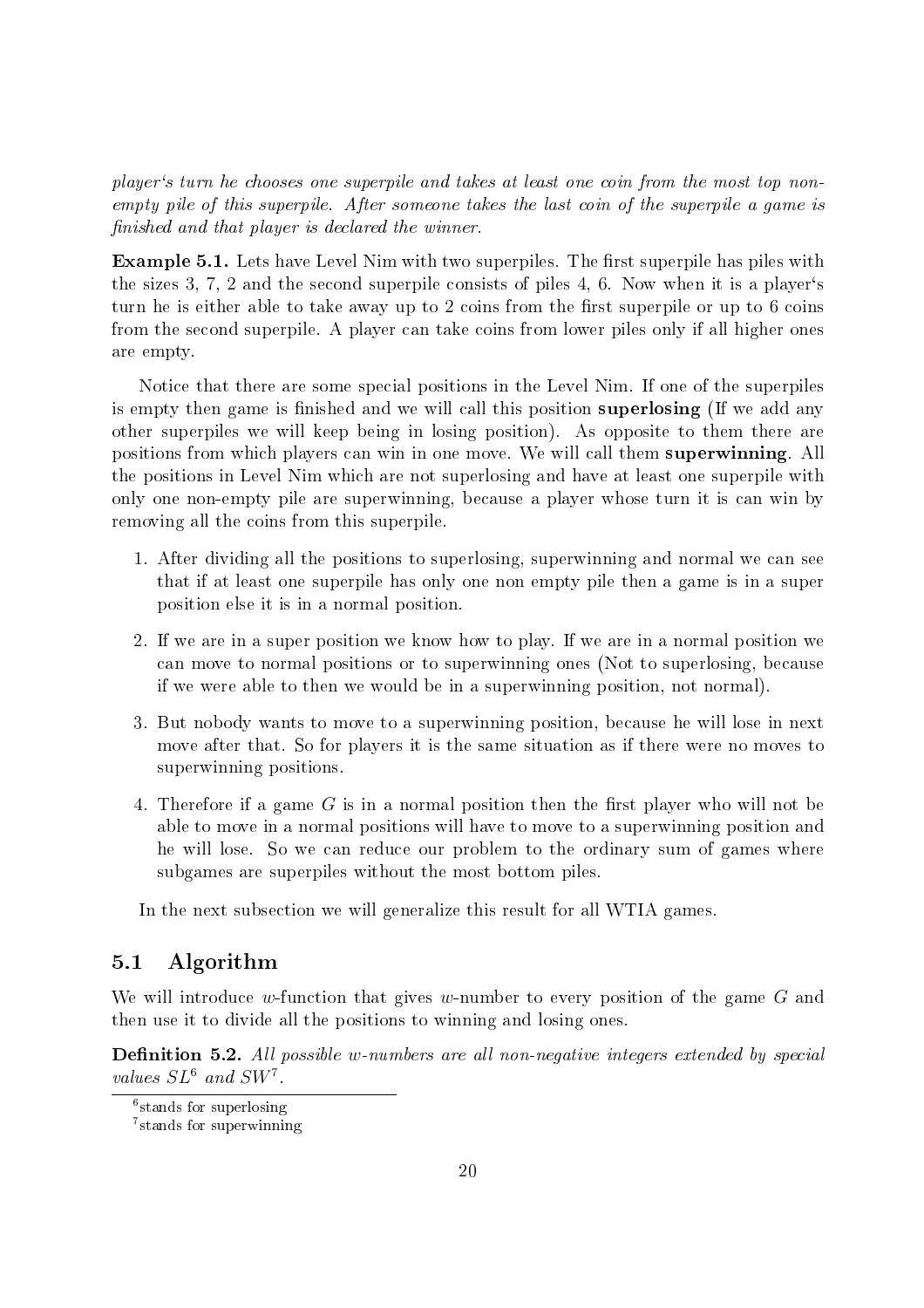**Definition 5.3.** Let  $G(X, f)$  is a game. We will assign w-number to every position  $x \in X$ .

- 1.  $w(x) = SL$  if x is a terminal position
- 2.  $w(x) = SW$  if exists a terminal position  $u \in X$  and  $u \in f(x)$
- 3.  $w(x) = min(n > 0 : n \notin M)$  where  $M = \{w(u) : u \in f(x), SW \neq w(u) \neq SL\}$

Note 5.1. In words, we assign  $SL$  to the superlosing positions,  $SW$  to the superwinning positions and then assign other w-numbers in the same way as by the Sprague-Grundy function considering only a normal positions subset of X.

**Corollary 5.1.** Given game  $G(X, f)$ . The position  $x \in X$  is losing if and only if  $w(x) =$  $SL$  or  $w(x) = 0$ .

*Proof.* If  $w(x) = SL$  or SW it is clear. If  $w(x) > 0$  it is possible for a player to move to  $w(y) = 0$  (L-positions). If  $w(x) = 0$  player can move only to the positions y where  $w(y) = SW$  or  $w(y) > 0$  (W-positions).  $\Box$ 

**Theorem 5.2.** Given WTIA game  $G(X, f)$  that is a compound of subgames  $G_1(X_1, f_1)$ ,  $G_2(X_2, f_2), \ldots, G_n(X_n, f_n)$ . The position  $x = [x_1, x_2, \ldots x_n]$  is losing if and only if at least one of these conditions is held:

- 1.  $(\exists i) w(x_i) = SL$
- 2. (∀i)  $w(x_i) \notin \{SL, SW\}$  and  $w(x_1) \oplus w(x_2) \oplus \ldots \oplus w(x_n) = 0$

where  $x \in X$  and  $x_i \in X_i$ .

*Proof.* We will check if our division of positions is correct. All the terminal positions  $x$ have one subgame  $x_i$  that is superlosing  $(w(x_i) = SL)$ , because if not then a player would be able to move.

If a player is in a losing position then  $w(x) = SL$  or  $w(x_1) \oplus w(x_2) \oplus ... \oplus w(x_n) = 0$ . The first case we did as a part of the terminal positions. If a player moves in any subgame  $k$  then either he moves to the superwinning position in that subgame or to the position  $y$ with  $w(y) \neq w(x_k)$ . In both cases he can move only to winning positions.

If a player is in a winning position then  $w(x) = SW$  or  $w(x_1) \oplus w(x_2) \oplus \ldots \oplus w(x_n) \neq 0$ . In the first case while  $w(x) = SW$  there exists subgame  $x_k$  such that  $w(x_k) = SW$ . A player can move in this subgame to superlosing position. If xor among all  $w(x_i) \neq 0$  then a player can easily move to change it to 0. He can do it in the same way as in the Game of Nim.  $\Box$ 

**Definition 5.4.** We will define operation  $\oplus_w$  on games  $G_1, G_2$  as a combination of games  $G_1$  and  $G_2$  in a WTIA way.

**Remark 5.1.** Operation  $\oplus_w$  on games is associative, commutative and  $w(G_1 \oplus_w G_2)$  is equal to

- 1. *SL* if  $w(G_1) = SL$  or  $w(G_2) = SL$
- 2. SW if  $w(G_1), w(G_2) \neq SL$  and if  $w(G_1) = SW$  or  $w(G_2) = SW$
- 3.  $w(G_1) \oplus w(G_2)$  otherwise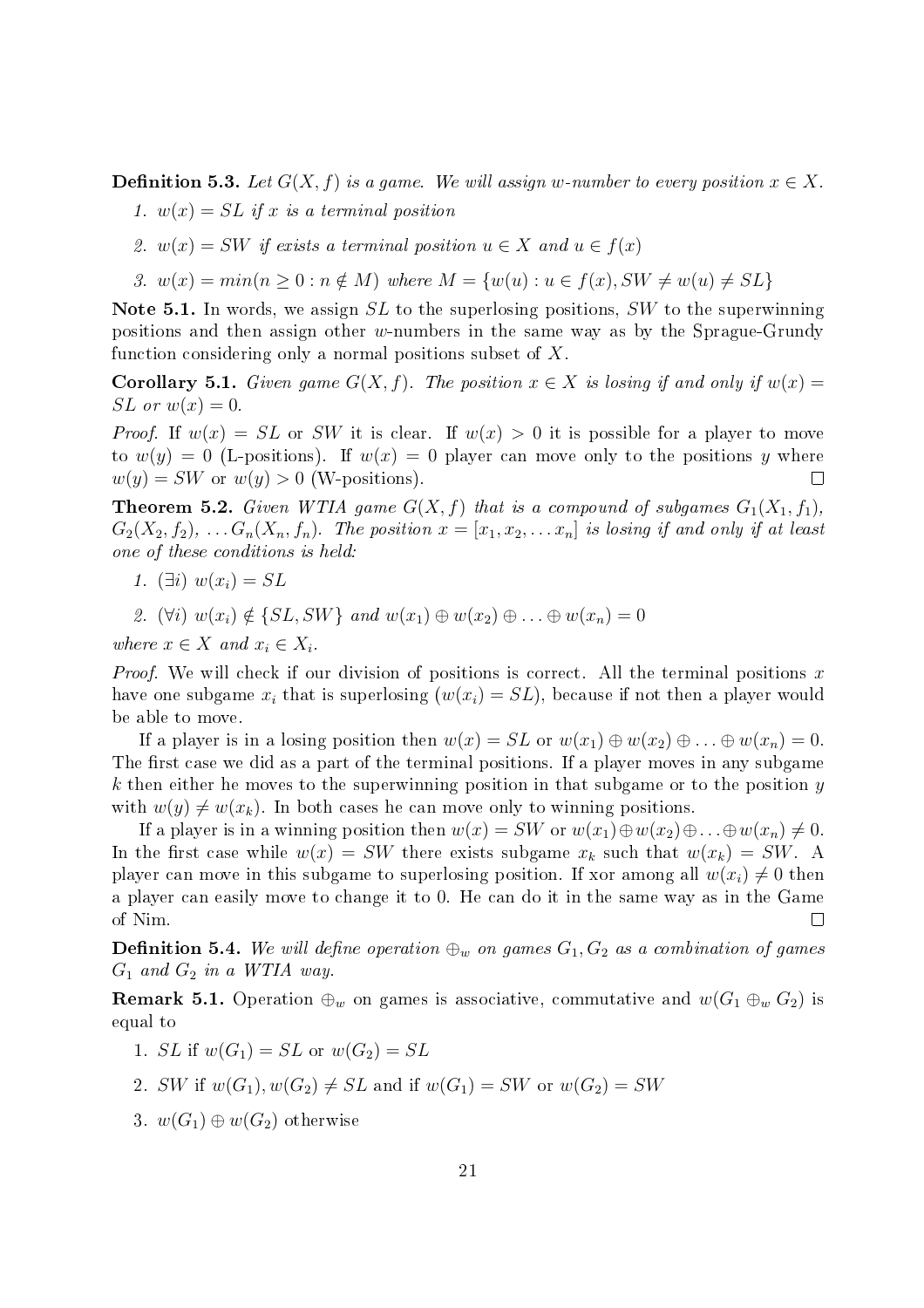#### 5.2 Relationship between w-numbers and Grundy numbers

When using functions that assign values to the positions, like the Sprague-Grundy, remoteness, suspense function or w-function we are still working with the same game  $G$ . These functions just allow us to look at the game from different views and use the one we need to combine it with the other games.

Therefore if position in game  $G$  is losing then it is losing in all the views from which we are looking at it.

**Corollary 5.3.** In game  $G(X, f)$   $w(x) = 0$  or  $w(x) = SL$  if and only if  $g(x) = 0$ .

Note 5.2. We know that  $w(x) = 0 \Rightarrow q(x) = 0$ . Notice that it does not work the other way and  $g(x) = 0 \Rightarrow w(x) = 0$  is not true.

This property from Corollary 5.3 is sometimes very useful. Consider game  $G = (A \oplus_w$  $B \oplus_w C$   $\oplus$  D and that number of positions in all the games is about k. We want to find out if G is a losing position. Trivial algorithm can solve our problem in time  $O(k^4)$ by searching through all the possible positions. We can do better,  $O(k^3)$ , by noticing that  $g(G) = g(A \oplus_w B \oplus_w C) \oplus g(D)$ . But if we are happy we can try to compute  $w(A \oplus_w B \oplus_w C) = w(A) \oplus_w w(b) \oplus_w w(C)$  and if it is equal to 0 then we can deduce from that  $g(A \oplus_w B \oplus_w C) = 0$  and then whole our algorithm will take only  $O(k)$  steps.

#### 5.3 Application in games

In this subsection we will demonstrate using of w-numbers on simple examples. Their application on degenerated Dots and Boxes game is in the next section.

We will start with calculation of w-numbers for Limited Nim with substraction set  $S = \{1, 3, 4\}$ :

| n 0 1 2 3 4 5 6 7 8 9 10 11 12 13 14 15 16 17 18 |  |  |  |  |  |  |  |  |  |  |
|--------------------------------------------------|--|--|--|--|--|--|--|--|--|--|
| $w(n)$ SL SW 0 SW SW 1 2 0 2 0 1 3 1 2 0 2 0 1 3 |  |  |  |  |  |  |  |  |  |  |
| $g(n)$ 0 1 0 1 2 3 2 0 1 0 1 2 3 2 0 1 0 1 2     |  |  |  |  |  |  |  |  |  |  |

Example 5.2. Lets have three Limited Nim games with this substraction set and with sizes  $5, 8, 6$  with the rule that the overall winner will be one who wins first of these games. A player whose turn it is in a winning position, because  $w(5) \bigoplus_w w(8) \bigoplus_w w(6) =$  $1 \oplus_w 2 \oplus_w 2 = 1.9$  If the sizes of piles were 4, 6, 11 then a player will be in a winning position, too, because  $w(4) \oplus_w w(6) \oplus_w w(11) = SW \oplus_w 2 \oplus_w 3 = SW$ .

Note 5.3. In above table for Limited Nim we can see that Corollary 5.3 really works. We can also see that both w-numbers and grundy numbers become periodic. It is because value for position x depends only on last k values where k is the maximum number in substraction set.

<sup>8</sup>We can create similar equivalences for the other functions as well

<sup>&</sup>lt;sup>9</sup>by *n* in  $w(n)$  we mean the Limited Nim position of size *n*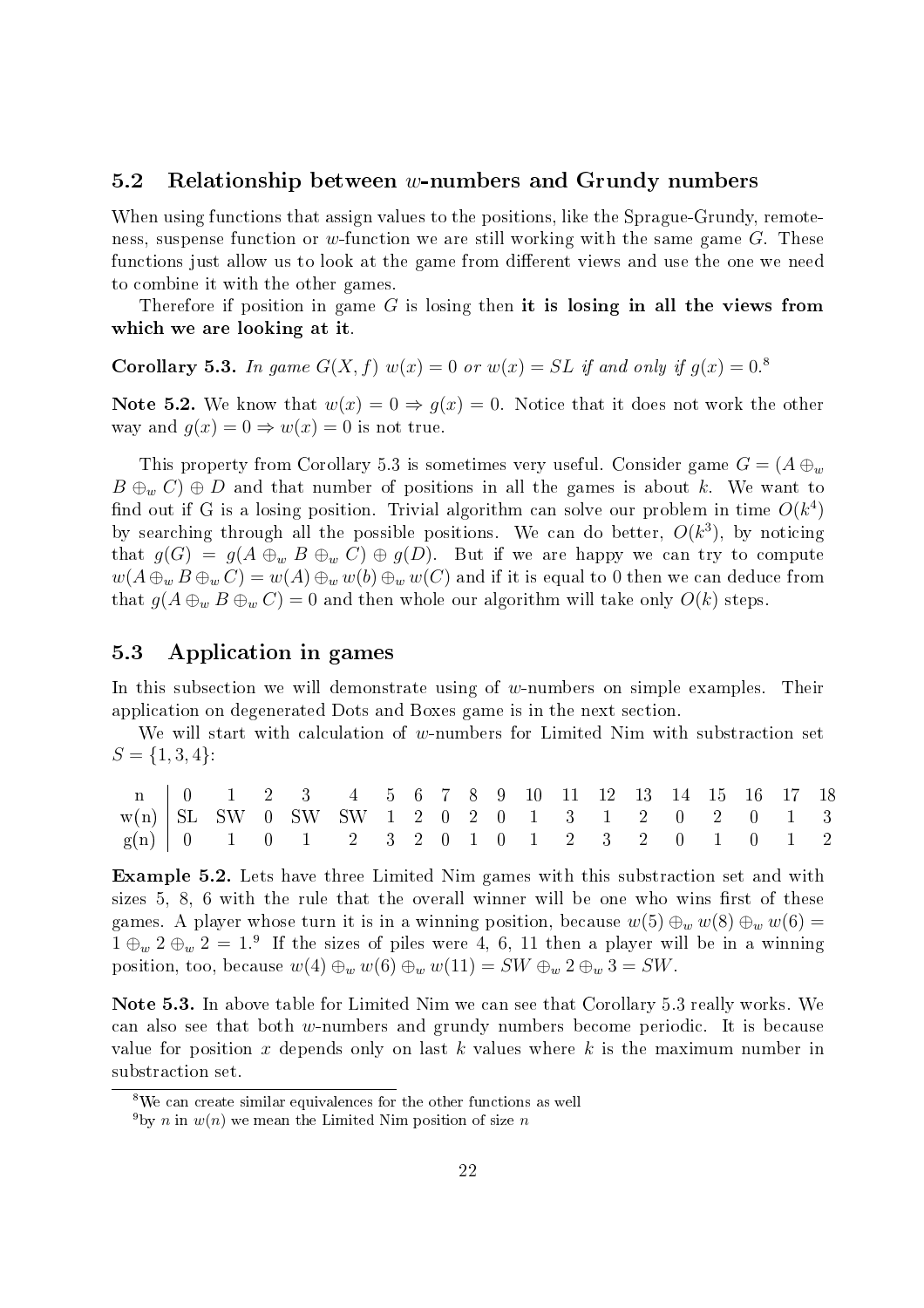Now consider All the King`s horses game with slightly changed rules. A player whose turn it is must choose one horse and move with him. The player who first moves any horse home (to left-up  $2\times 2$  corner from which horses are unable to move) is declared the winner.

This game is a WTIA combination of the games with only one horse on each chessboard. Figure 9 shows us w-numbers that will help us to determine the winner. To find out who is the winner of a game it is enough to use the operation  $\oplus_w$  among the positions of all the horses that are placed on chessboard.

| $\overline{\text{SL}}$ | SL          | <b>SW</b> | SW        |   | 0              | 1 |   |
|------------------------|-------------|-----------|-----------|---|----------------|---|---|
| <b>SL</b>              | SL          | <b>SW</b> | SW        |   | 0              | 2 |   |
| <b>SW</b>              | <b>SW</b>   | <b>SW</b> | <b>SW</b> |   | $\overline{2}$ | 3 | 2 |
| <b>SW</b>              | $\text{SW}$ | <b>SW</b> |           | 2 | 1              | 2 |   |
| 0                      |             |           | 2         |   | 0              |   | 2 |
|                        |             | 2         | 1         |   | 0              | 2 |   |
|                        | 2           | 3         | 2         |   | $\overline{2}$ | 1 | 2 |
|                        |             | 2         |           | 2 |                | 2 |   |

Figure 9: w-numbers for  $8 \times 8$  All the King's horses modification

Note 5.4. Like we are combining different games using Grundy numbers we can combine different games also using  $w$ -numbers. For example All the King's horses modification with Limited Nim games from Example 5.2. We just put together their  $w$ -numbers in a usual way.

#### 5.4 Misére play rule

In the previous subsections we explained the strategy for the WTIA games played under the normal play rule. Now we will share our strategy for the WTIA games played under the misére play rule<sup>10</sup>. In the degenerated Dots and Boxes, it means, that now we have a strategy how to force our opponent to create the first box. All other sums of the games presented in this thesis does not have known strategies for misére play rule and therefore this discovery of strategy for WTIA games was quite unexpected. Probably newly introduced w-numbers helped a lot.

The difference between the WTIA sum of games played under the normal play rule and the WTIA sum of games played under the misére play rule is that now all terminal positions are superwinning, nobody wants to move to them, because they mean immediate lose. Therefore it is the same as if a player will not have the possibility to move to them. Only if a player cannot move in normal positions he must move to a superwinning one. Therefore our problem is reduced to the ordinary sum of the games played on the subgraphs without the terminal (SW) positions. And while we know how to play the ordinary sum

 $10$ The player who first wins (finishes) the first subgame is declared the loser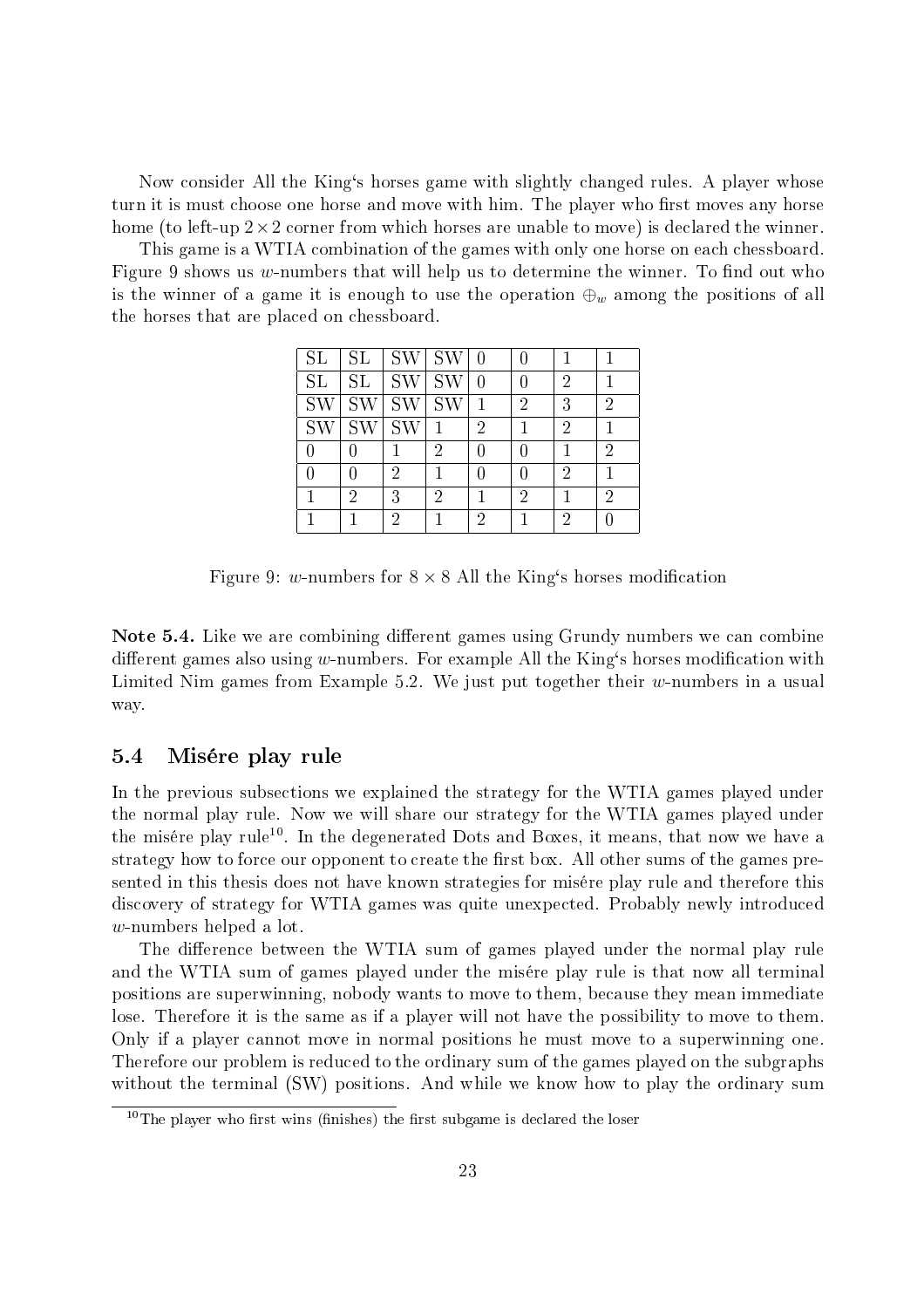of the games we know how to play the WTIA sum of the games played under the misére play rule.

**Definition 5.5.** Let  $G(X, f)$  is a game. The function  $w_m$  will assign each position  $x \in X$ non-negative integer or the value  $SW$ :

- if x is a terminal postion then  $w_m(x) = SW$
- else  $w_m(x) = min(n \geq 0 : n \notin M)$  where  $M = \{w_m(u) : u \in f(x), SW \neq w_m(u)\}\$

Note 5.5. In words, we assign SW to the superwinning positions and then assign other w-numbers in the same way as by the Sprague-Grundy function considering only a normal positions subset of X.

**Corollary 5.4.** Given game  $G(X, f)$  played under the misére play rule. The position  $x \in X$  is losing if and only if  $w_m(x) = 0$ .

Now we can use that we have knowledge of w-numbers and operation  $\oplus_w$  to provide simpler way to identify losing positions.

**Theorem 5.5.** Given WTIA game  $G(X, f)$  that is a compound of subgames  $G_1(X_1, f_1)$ ,  $G_2(X_2, f_2), \ldots, G_n(X_n, f_n)$  and that is played under the misére play rule. The position  $x = [x_1, x_2, \ldots x_n]$  is losing if and only if  $w_m(x_1) \oplus_w w_m(x_2) \oplus_w \ldots \oplus_w w_m(x_n) = 0$ , where  $x \in X$  and  $x_i \in X_i$ .

*Proof.* If we are in a terminal position, one of the games has already finished,  $w_m(x) = SW$ . so we are in a winning position. If we are not in a terminal position and  $w_m(x) > 0$  it means we can move to the losing position u for which  $w_m(u) = 0$ , therefore we are in a winning position. If  $w_m(x) = 0$  it means we cannot move to another position u for which  $w_m(u) = 0$ , so we can move only to the positions which  $w_m$  value is SW or higher than 0. All these positions are winning so we are in a losing position.  $\Box$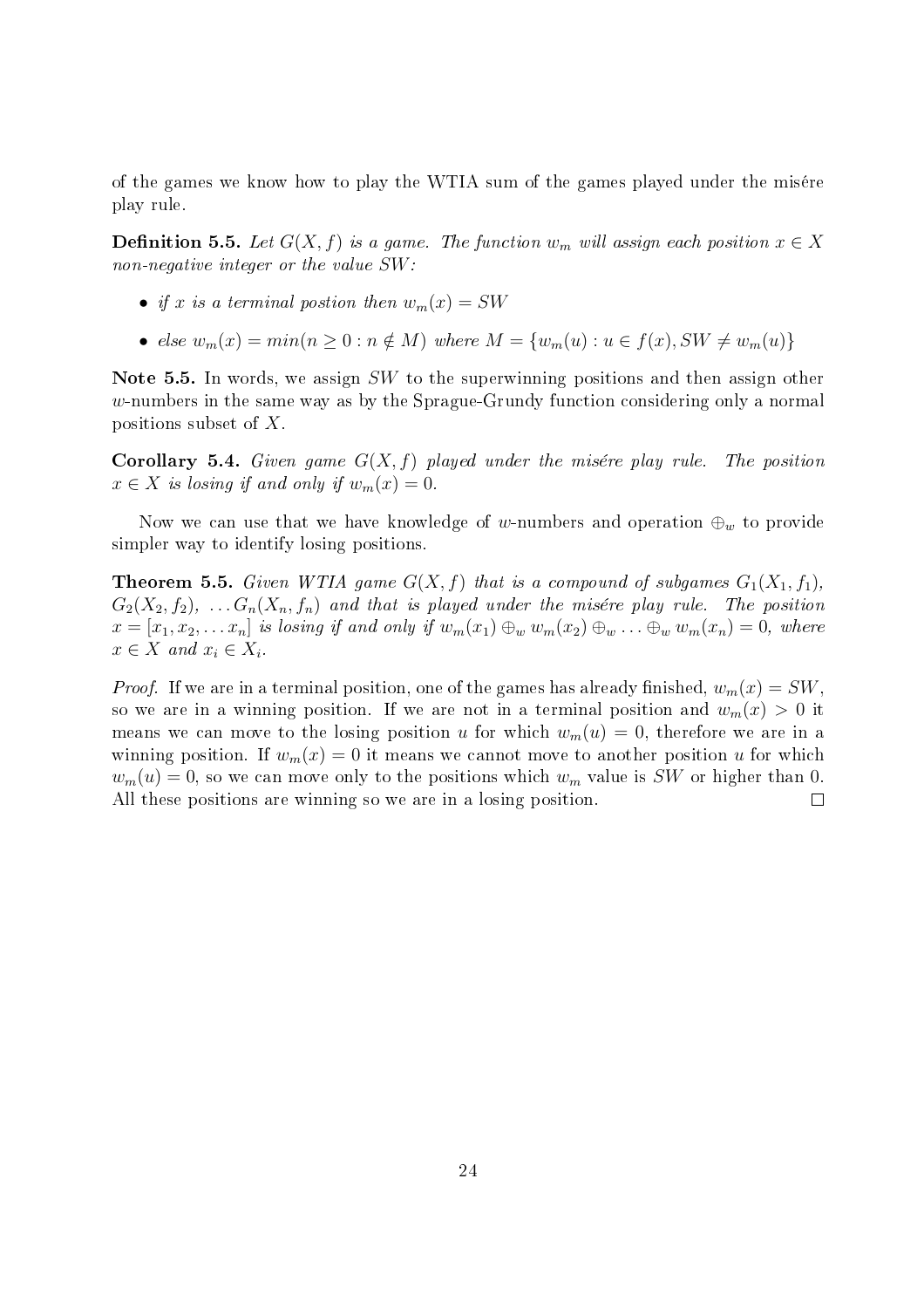### 6 The Dots and Boxes game reloaded

In this section we will go back to the degenerated Dots and Boxes game. We will use the fact that now we have a new tool introduced in the previous section: w-numbers.

We could examine smaller games by using the standard winning-losing algorithm by searching through the all positions of the game. The problem is that this would take huge amount of time for bigger games. If we have  $m \times n$  Dots and boxes game, it has  $m(n-1) + (m-1)n$  lines, so it has almost  $2^{m(n-1)+(m-1)n}$  positions. If we want to examine all of them the complexity of the standard algorithm will be  $O(2^{m(n-1)+(m-1)n})$  that is almost the same as  $O(2^{2mn})$ . Because of that nowadays it takes about a minute to examine  $4 \times 4$  position of the game, about a half of the day to examine  $4 \times 5$  position and about a year to examine  $5 \times 5$  position.

Fortunately we can profit from the fact that we know better the structure of some positions and that they are just a WTIA combination of subgames. We will describe an algorithm in the second part of this section.

#### 6.1 Values for smaller games

In Figure 10 we can see some randomly chosen positions of the degenerated Dots and Boxes game. We have analyzed these positions and have found  $w$ -numbers by using an algorithm described in the previous section.



Figure 10: Positions in degenerated Dots and Boxes game

Now we can compare these results with "look and see" approach:

1. It is obvious that the position d (in Figure 10) is superwinning, because a player will win by adding any new line.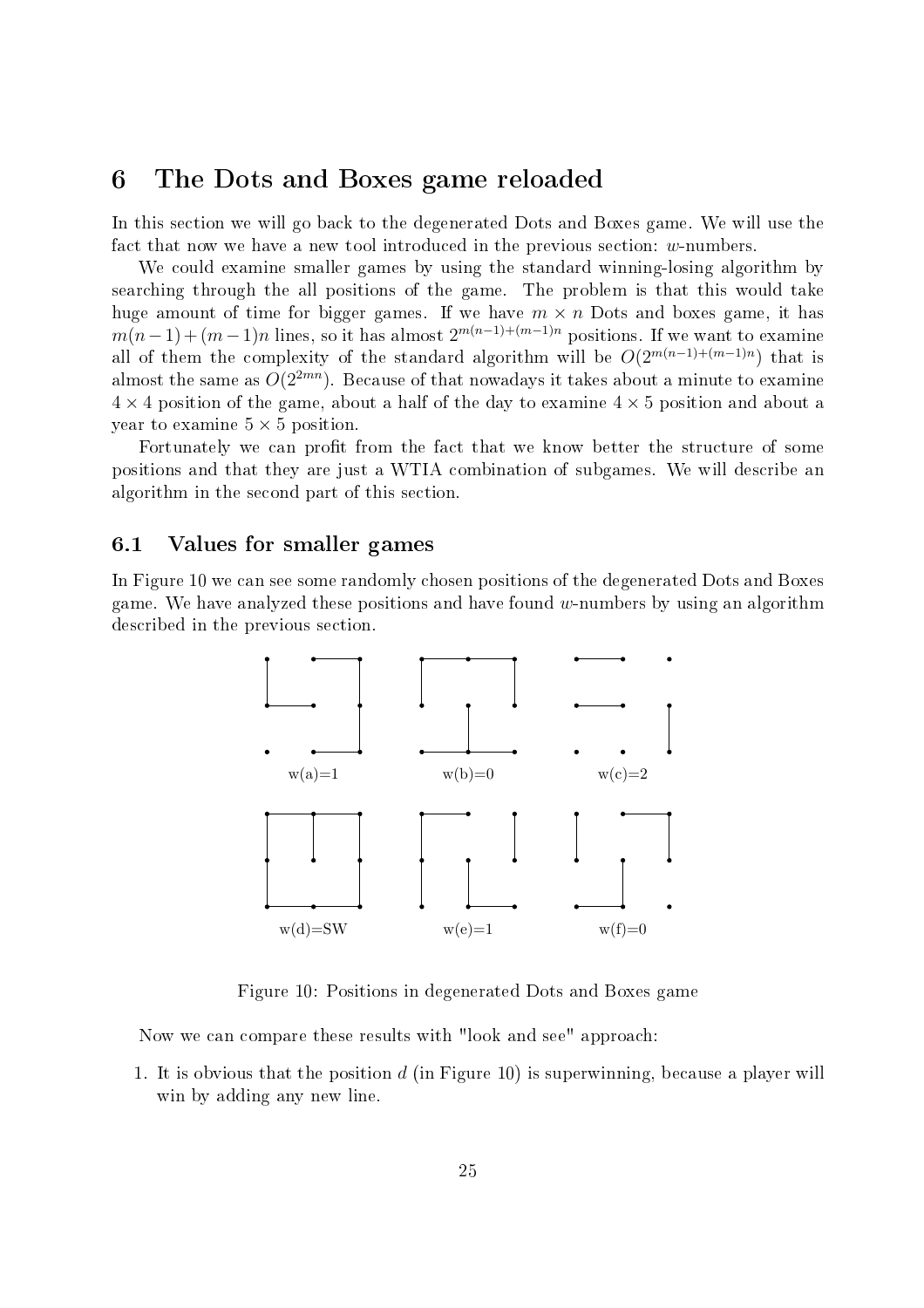- 2. While we were proving Theorem 4.1 we proved that all the symmetric positions with at most two lines in any box are losing ones. Therefore the position b is losing. On the other hand the positions  $a$  and  $c$  are winning, because a player can add a line to make them symmetric with at most two lines in any box.
- 3. A player can add an upper right horizontal line in the position e to make all of the boxes to have exactly two lines. So his opponent will have to move to a superwinning position and therefore the position e is winning.

#### 6.2 Computation of values for bigger games



Figure 11: Sum of the positions in degenerated Dots and Boxes game

**Example 6.1.** While the position  $p$  (in Figure 11) is a WTIA sum of the positions a and e (which we have already met in Figure 10)  $w(p) = w(a) \bigoplus_{w} w(e) = 1 \bigoplus_{w} 1 = 0$ .

Similarly we can divide every degenerated Dots and Boxes game to independent parts, compute w-number for every subgame and then combine it together. This can extremely improve our ability to find if a certain position is winning (losing).

Our new algorithm that is determining if the position  $x$  is winning (losing) will work in the following way:

- 1. The position x is losing iff  $w(x) = 0$  or  $w(x) = SL$ .
- 2. To compute  $w(x)$  we will start by dividing x into independent parts. We can do this by performing BFS<sup>11</sup> that will take about  $O(mn)$  operations where the position x has the size  $m \times n$ .
- 3. We will recursively calculate  $w$ -numbers for every independent part and then combine them together.

Very important fact is that m and n are much smaller (exponentially) than a number of positions in a game. In practice we are interested in computing values for up to  $5\times 6$  games.

 $11$ Breadth-first search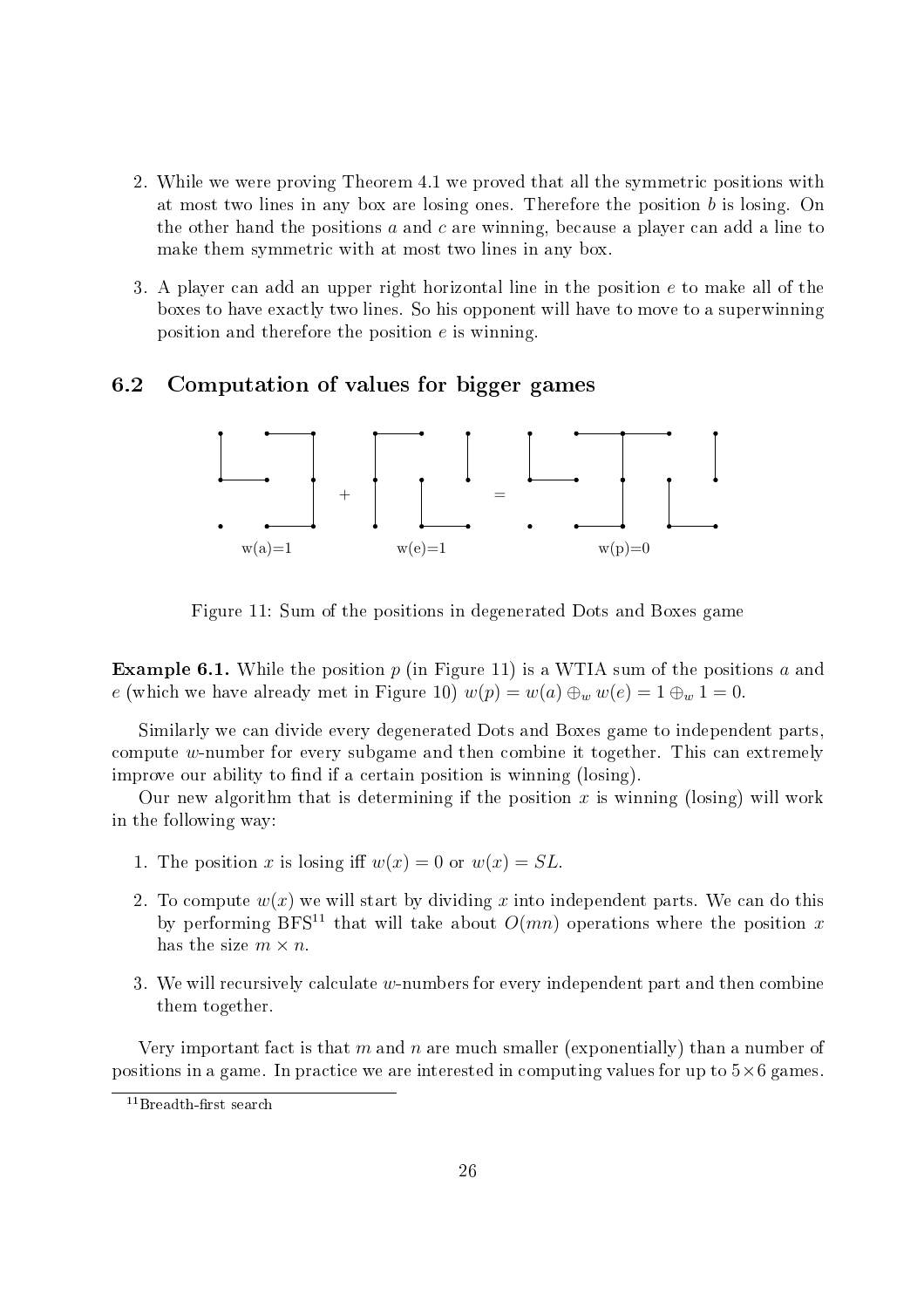Although BFS for every position will slow us down about mn times, we are interested in games where  $mn$  is only about 30, so we can look at it as at small constant.

On the other hand we will gain much more. In Figure 11 we needed only about  $2^{12}$ operations to calculate and combine values for the positions a and e. If we used the standard algorithm to find a value for the position  $p$  we would need about  $2^{27}$  operations. We are calculating  $w$ -numbers recursively for the subgames so we will get the results even faster as an additional bonus.



Figure 12: Sum of the positions in degenerated Dots and Boxes game

**Example 6.2.** Figure 12 shows us how to divide the position v into the subgames s, t and u. While v is a WTIA combination of them we obtain that  $w(v) = w(s) \bigoplus_{w} w(t) \bigoplus_{w} w(u) =$  $2 \oplus_w 1 \oplus_w 0 = 3$ . So now we know much faster that the position v is a winning one. And much more we know that we can find a winning move in the subgame  $s$  and decrease its w-number to 1 to obtain overall sum equal to 0. All boxes in the position s except two at the bottom has two lines. If we add to one of these two a bottom line our opponent will have to add the second one (or move to a superwinning position that means an immediate lose for him). So if we take one of these two bottom lines we will change its w-number to 1.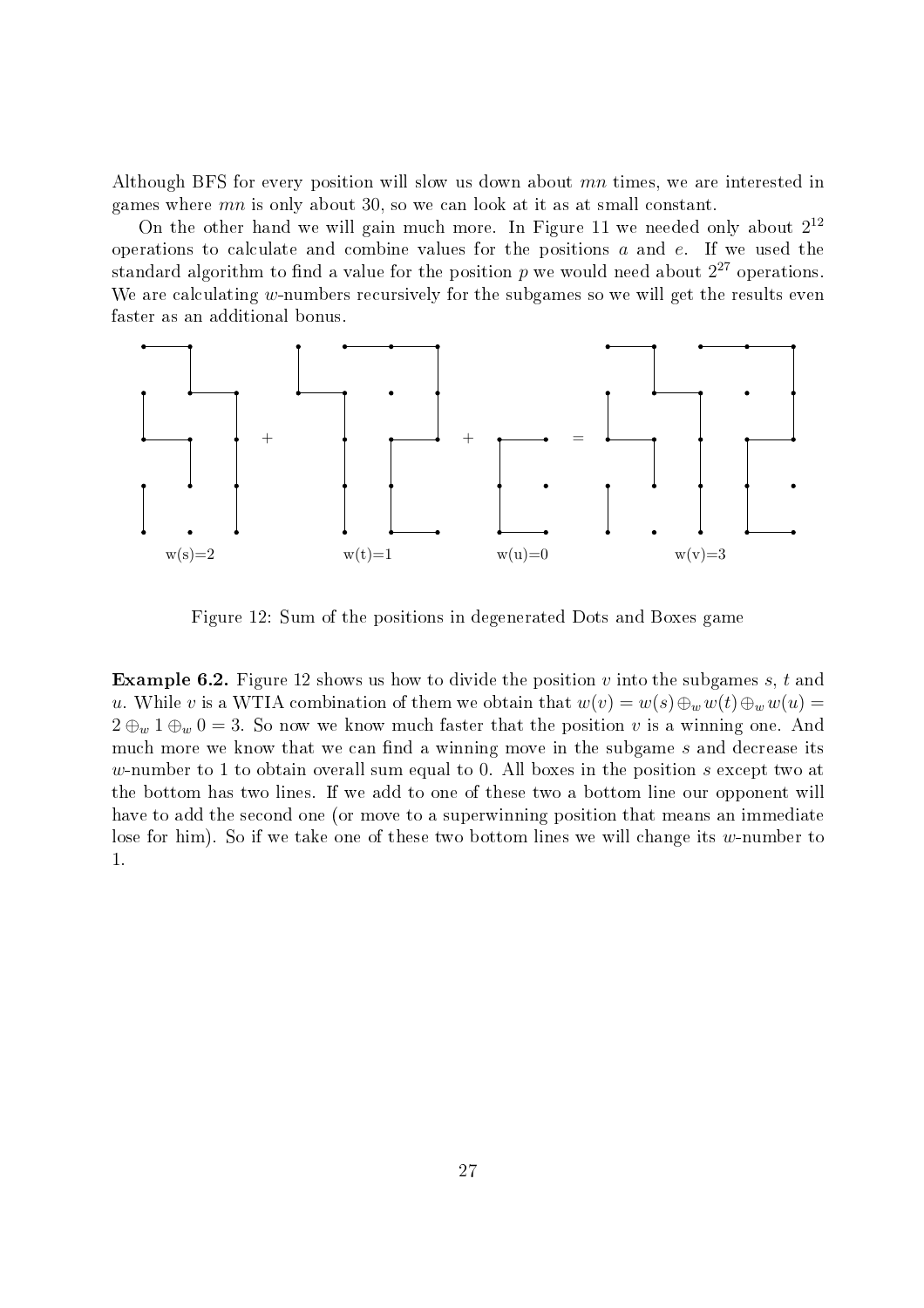### 7 API for combinatorial games

The goal was to create a supporting tool for the research of mathematical (combinatorial) games. It is especially for the impartial games with the normal play rule, but it is planned to be extended to support also partizan games and games with the misére play rule in the future.

There is a similar and more complex existing solution of combinatorial game suite<sup>12</sup>, developed mainly by Aaron Siegel, that is quite flexible, written in Java, with nice environment that is similar to the Maple and Mathematics. It has support for plug-ins for new games and its own interpreted programming language. On the other hand while it is quite complex it is needed to implement a lot of interfaces that are not necessary need or develop programs in a non-standard language, so it is not so simple to connect it with an external environment.

#### 7.1 Overview

During designing and developing this API we keep emphasis on open, simple and easily extensible solution. Because of that we used all advantages of object oriented programming and many design patterns like Strategy, Decorator and Visitor that helped me to achieve this goal.



Figure 13: UML class diagram for the class Position

It is whole based on an abstract class Position that represents a position in a game. To create a concrete position we must implement two basic methods. Method getAllPossibleMoves() should return the positions to which we can move from the current position and method  $\mathrm{isFinal}()$  should return true iff our position is terminal.

These two methods specify the game tree in a way it is defined and used in this thesis. Therefore we can use the corresponding algorithms introduced in the previous sections, independent from the types of games, that operate on these game trees:

• is Winning() - returns if the current position is winning

<sup>12</sup>it can be downloaded from http://cgsuite.sourceforge.net/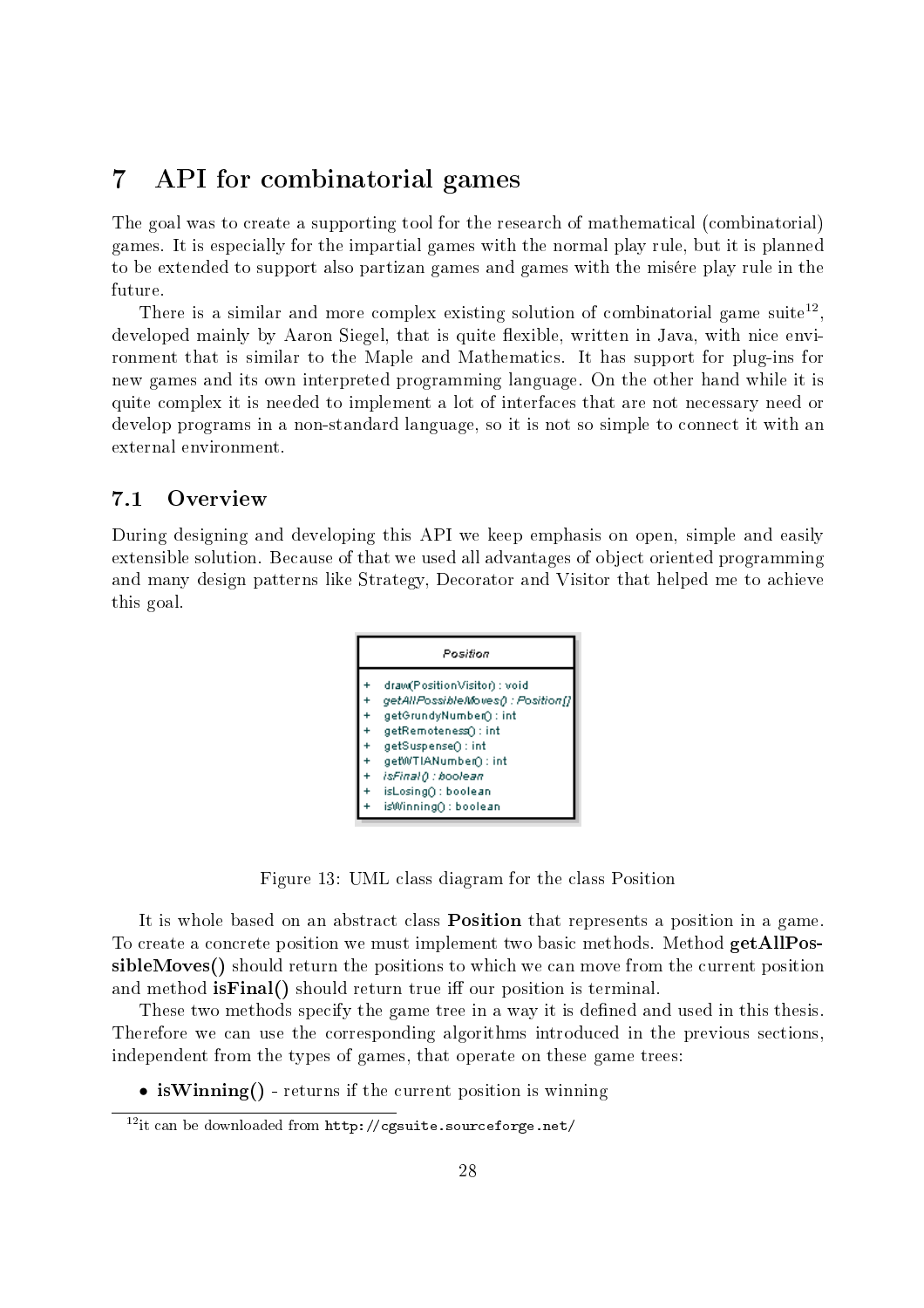- isLosing() returns if the current position is losing
- getGrundyNumber() returns Grundy number for the current position
- getWTIANumber() returns w-number for the current position
- getRemoteness() returns remote function value for the current position
- getSuspense() returns suspense function value for the current position.

Using Strategy pattern, all these algorithms are implemented in their own classes (see Figure 14) and abstract class Position is just calling them by default. Of course they can be overridden if we are creating our game by extending the class Position and know from the structure of the game how to compute any of these values faster. We will return back to this option later on.

All algorithms support **built-in caching** to improve performance and not to compute anything twice. But if we want to use it we have to tell the computer when two positions are equal. To implement this we have to override methods equals(Object o) and hash-Code(). While implementing them keep in mind that according to Java contract if two objects that are equal they must have the same hashcode<sup>13</sup>.

The last method of the Position class is  $d\mathbf{r}$  aw (Position Visitor v). This method introduces a design pattern Visitor to our class Position. By invoking it it calls the method draw on PositionVisitor and provides him whole position as a parameter. Therefore if user wants to get information about the current position he just needs to implement interface PositionVisitor and call method draw with it as a parameter. This implementation decouples any output about the current state from the logic of the position behaviour. We have also freedom to have multiple visitors for one game: one to generate text output to the console or graphical swing, html, . . . For example we have created metapost PositionVisitor (see Figure 16) for the Dots and Boxes game to generate pictures of the positions for this thesis.

#### 7.2 More details of technical design

An idea was to create an environment that will allow us to create games as a compound of the other games and perform all operations on them like if they were simple games. On the other hand we want to profit from the fact that we know the structure so we can compute some values like for example Grundy numbers much faster. In Figure 15 it can be seen how it is implemented. We used design pattern Decorator that allows us to "decorate<sup>14"</sup> simple games to create composite games and access them just like they were simple ones.

The Decorator pattern allows us to create any combination of different simple or composite games. For example we can create a game  $G = \textbf{WTIAPosition}(LimitedNumPosition(),$ OrdinarySumPosition(BoardPosition(), LimitedNimPosition())). This notation

 $13$  equals should be also reflexive, symmetric, transitive and consistent

 $14$  pack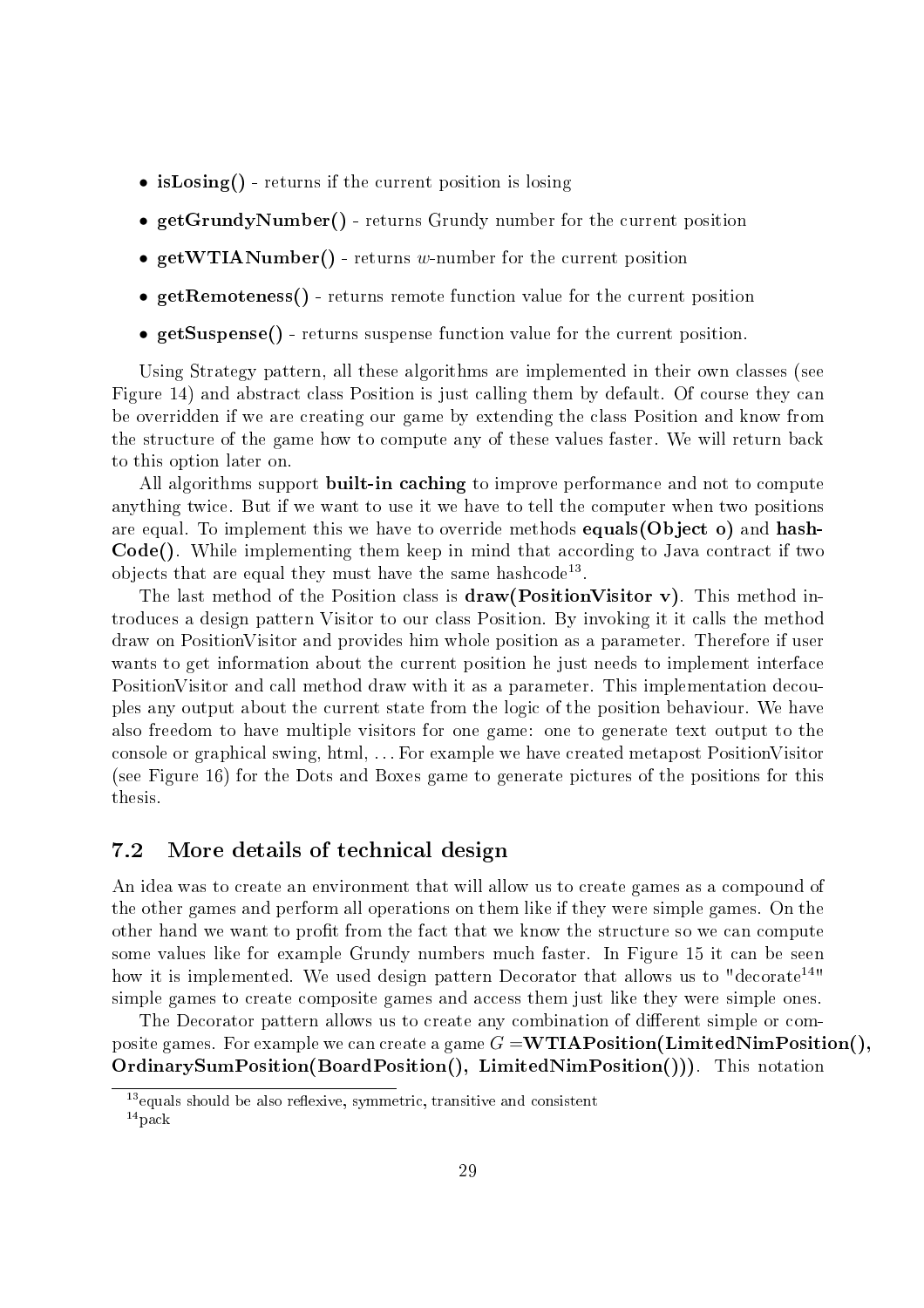means that we are playing two games with the winner takes it all rule where the first game is a Limited Nim game and the second one is a composite game that contains two other games played together as an ordinary sum. If somebody asks what is grundy number of the game G we will call the standard algorithm which looks at our composite game as at a one big game tree. However, if we want to know w-number of the game  $G$  we can use our knowledge about WTIA games and compute it as a w-number of Limited Nim  $\bigoplus_w w$ -number of an ordinary sum of those two games. To achieve this goal we have just overridden getWTIANumber() method in a WTIAPosition class. Therefore in this case it will compute w-number in a more clever way and if a game is not a WTIAGame it will use the standard algorithm (WTIAAlgorithm.getWTIANumber()) that always works. Similarly we can override method getGrundyNumber() in OrdinarySumPosition class and methods is Winning() and is Losing() in all the classes where we can find the answers faster by using for example Grundy numbers.

This combinatorial game API contains:

- basic framework (Position, PositionVisitor and algorithms classes)
- composite games support (OrdinarySumPosition, WTIAPosition, ANDPosition)
- Limited Nim game implementation
- degenerate Dots and Boxes game implementation
- board games implementation

If a user wants to create a new game he can do it very fast and Limited Nim is a very simple example. He just need to extend Position class and implement methods getAllPosssibleMoves() and isFinal(). If he wants to use caching then do not forget to implement equals() and hashCode() methods. After that he is finished and he can call on his game any algorithm he wants and combine it with any other games.

Board games covers (except many other games) all variants of Game of Queens and All the King`s horses. These games are very good for any experiments.

Finally, there is attached an implementation of the degenerate Dots and Boxes game. As it can be seen in Figure 16 there are two classes DotsAndBoxesPosition and DotsAnd-BoxesSmallPosition. The first one covers only positions of rectangular shape. The second one extends the first one by optional disabling the boxes we do not want to be a part of the position. It is essential when we are decomposing big games to smaller ones. Note that they share their cache and by careful implementation of equals() and hashCode() methods they can share their results<sup>15</sup>. To have a debugging output there is implemented a Text visitor and to have a nice MetaPost output there is a MetaPost visitor.

<sup>15</sup>DotsAndBoxesSmallPositions with no disabled boxes are the same as DotsAndBoxesPositions if the board of both is the same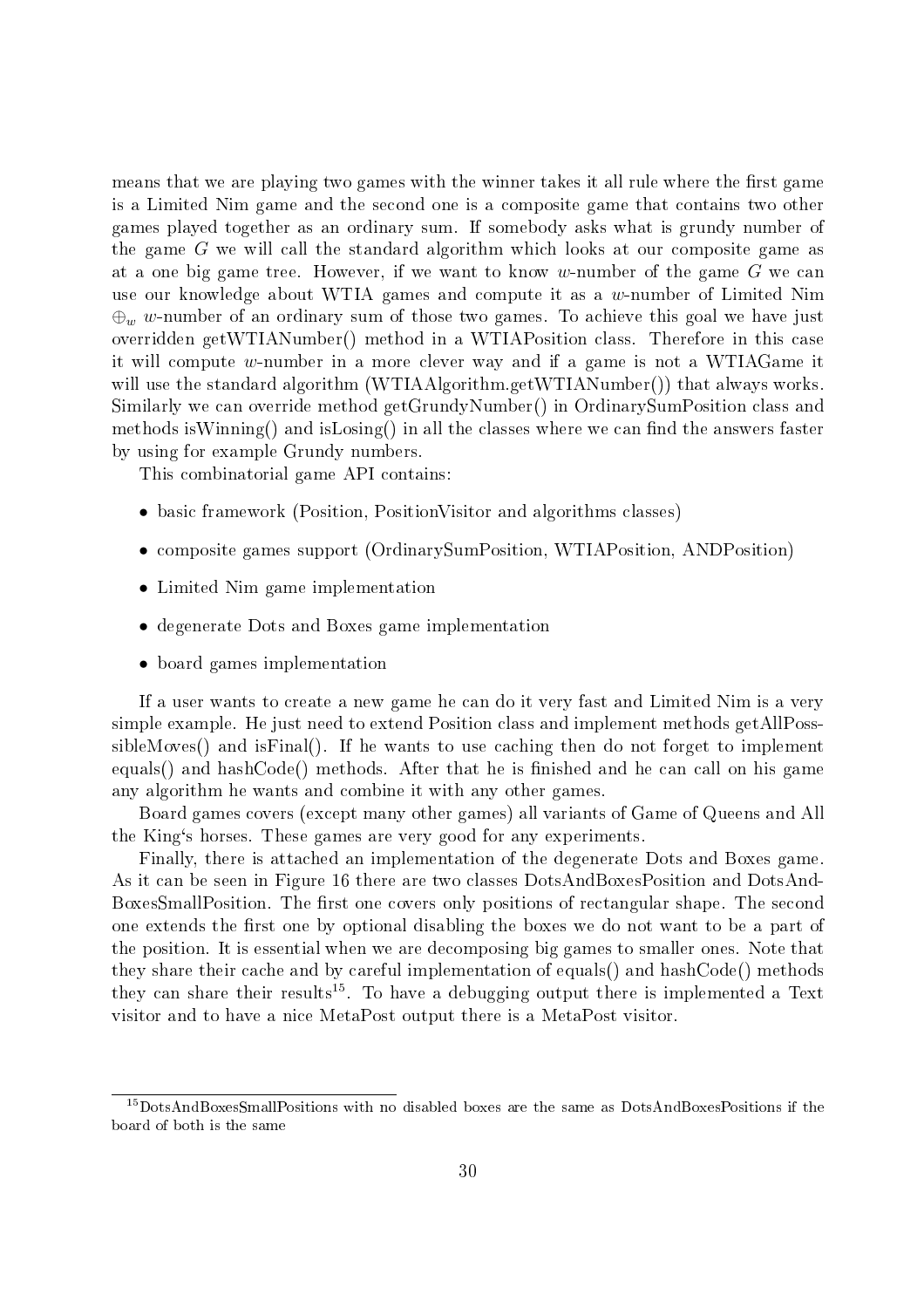

Figure 14: UML class diagram for the games NimLimited and Board Games on the left and class diagrams of algorithms in package sk.lenhardt.game on the right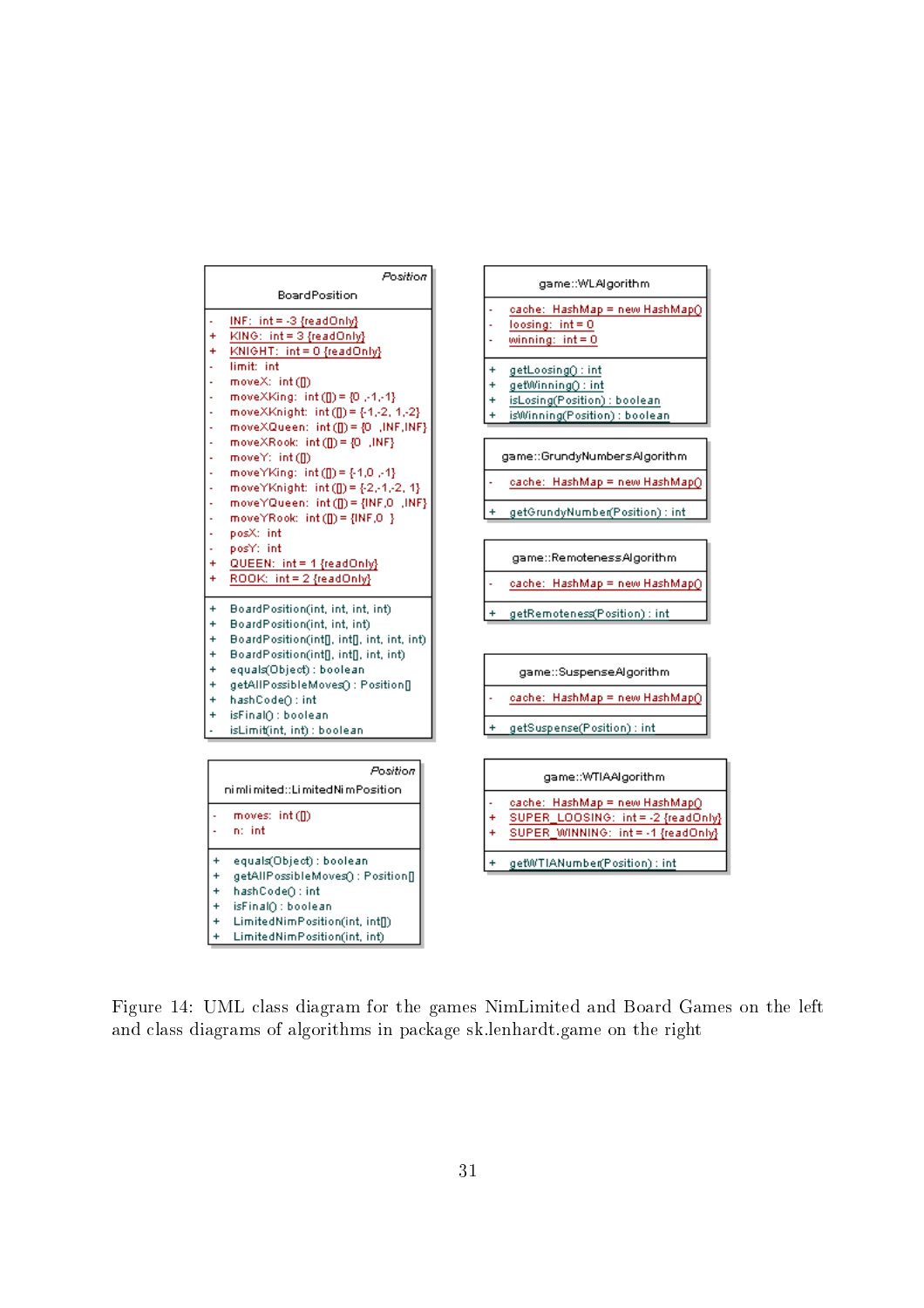

Figure 15: UML class diagram for the classes of composite games in sk.lenhardt.sum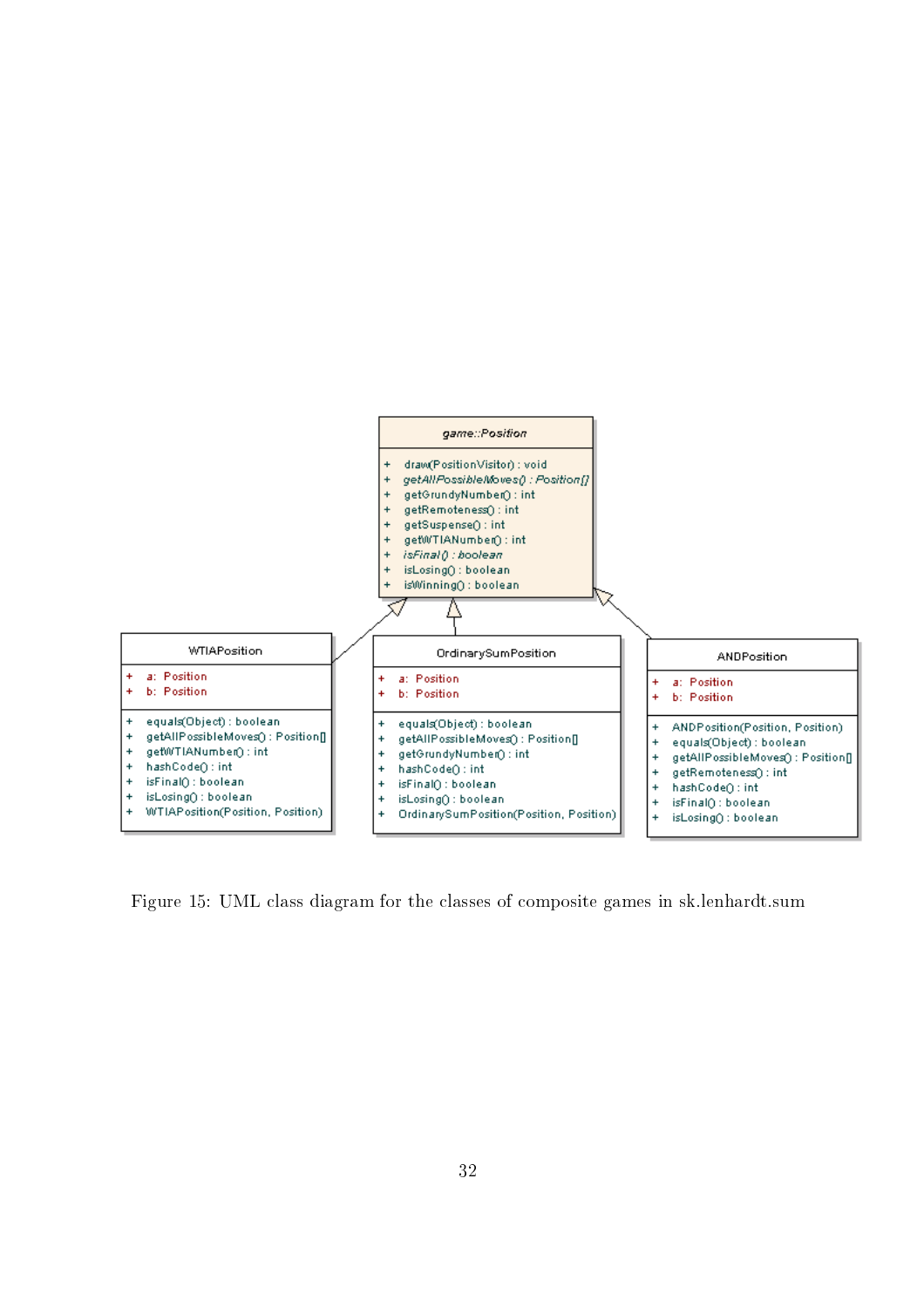

Figure 16: UML class diagrams for the Dots and Boxes game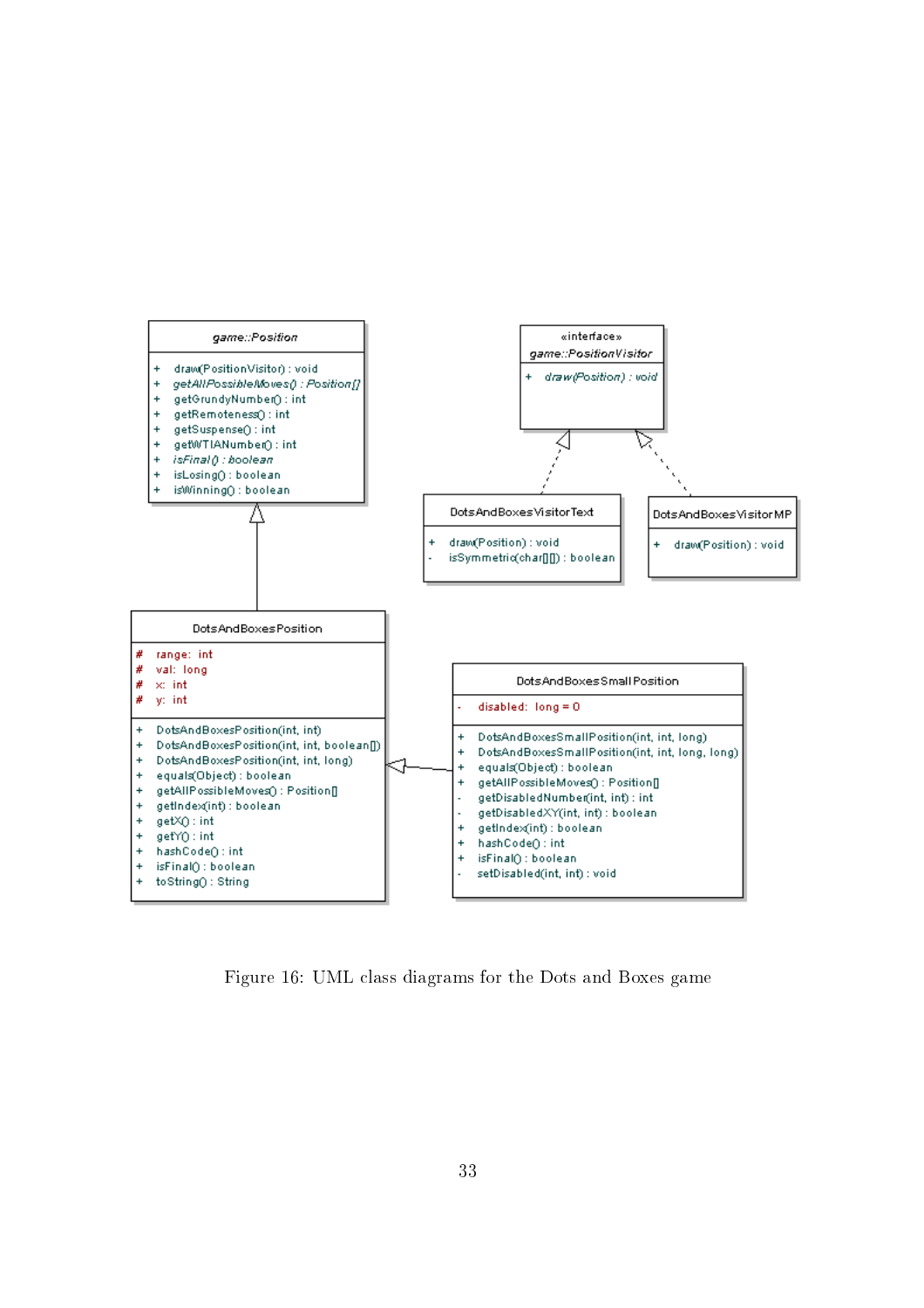### 8 Conclusion

The most important result of this thesis is finding the way how to play the composite games where the winner is the player who wins the first subgame. We have introduced a new  $w$ -function and an algorithm that can help us solve such composite games. Because of that now we can analyse these composite games in  $O(kn)$  time in comparison to  $O(n^k)$  obtained by the standard algorithm, where  $n$  is the size of particular subgames and  $k$  number of subgames. We have discovered also the way how to play it with the misére play rule.

We have found out all this while looking for a winning strategy for the degenerated Dots and Boxes game. Now we can say that we have found this strategy. It can be used and be very helpful for the players of the original Dots and Boxes game. However, it cannot be used every time. So it opens a new question how to profit from it as much as possible to become closer to the solution to the original game. As it is said in [Be00] a player could not know everything about Dots and Boxes until he knew everything about  $\mathrm{NimString^{16}}.$ Similarly we can say that if we had not know how to play the degenerated variation, we would not know everything about Dots and Boxes. So this is another part of the puzzle called Dots and Boxes solution.

One of the goals of this thesis was also to create an introduction to (composite) mathematical games for students at undergraduate level. Therefore we have presented five known ways of adding impartial games with proofs and many examples. Almost all these games and algorithms are implemented in a new created Combinatorial game API. This API provides an environment to experiment with the impartial games. While almost all algorithms presented in this thesis are implemented, researching a new game can be easily started. It is needed only to implement a simple interface to provide what are possible moves from the position. After that the user can start combining the games and finding out values for the positions like Grundy numbers, w-numbers, remoteness, suspense,  $\dots$ . We used it a lot to gain and check the results and produce all the gures and tables. In the future the API could be extended to support games with misére play rule and also partizan games.

In this thesis we are limited to games with a win-lose outcome. From a general point of view, another challenging task would be to find out if it is possible to apply some of these results to games where we have more possible outcomes. There are games where also draws are possible. And there are many games that consist of parts and the final outcome is the sum of outcomes from the subgames. Finding out that would have great applications in Economics, as well. We know how to find out outcomes for simple games by using the standard algorithms like min-max and alpha-beta pruning. One of the possible ways could be to reduce them to win-lose outcome games. For example we would declare the player A the winner if he scores at least n. By trying all possible n we could find out how many points he could secure by playing optimally.

<sup>&</sup>lt;sup>16</sup>The NimString is a variation of Dots and Boxes where the winner is a player who creates the last box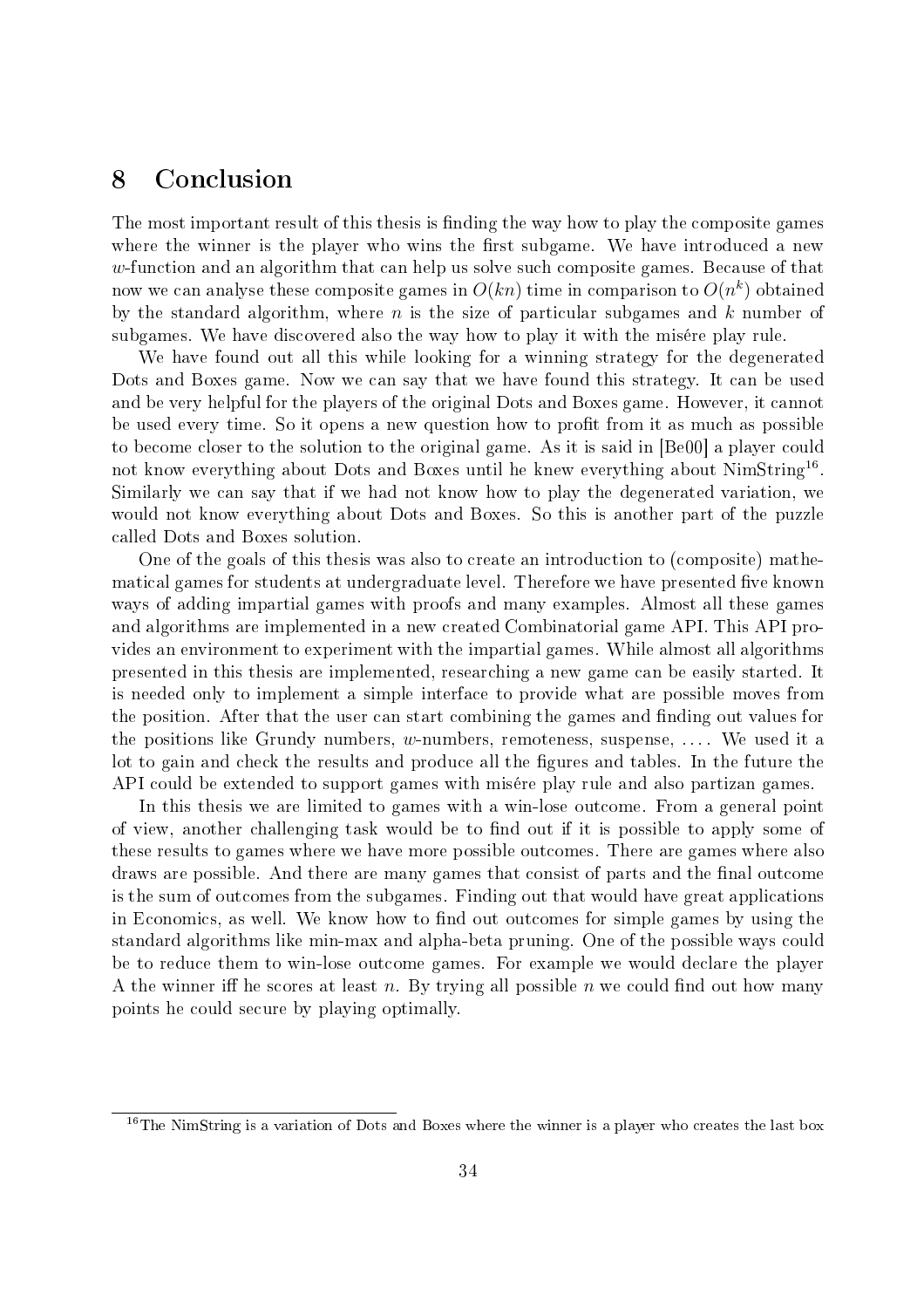## A CD attachment

An attached CD contains whole Combinatorial Game API as a project. It includes all source codes, javadoc and compiled classes.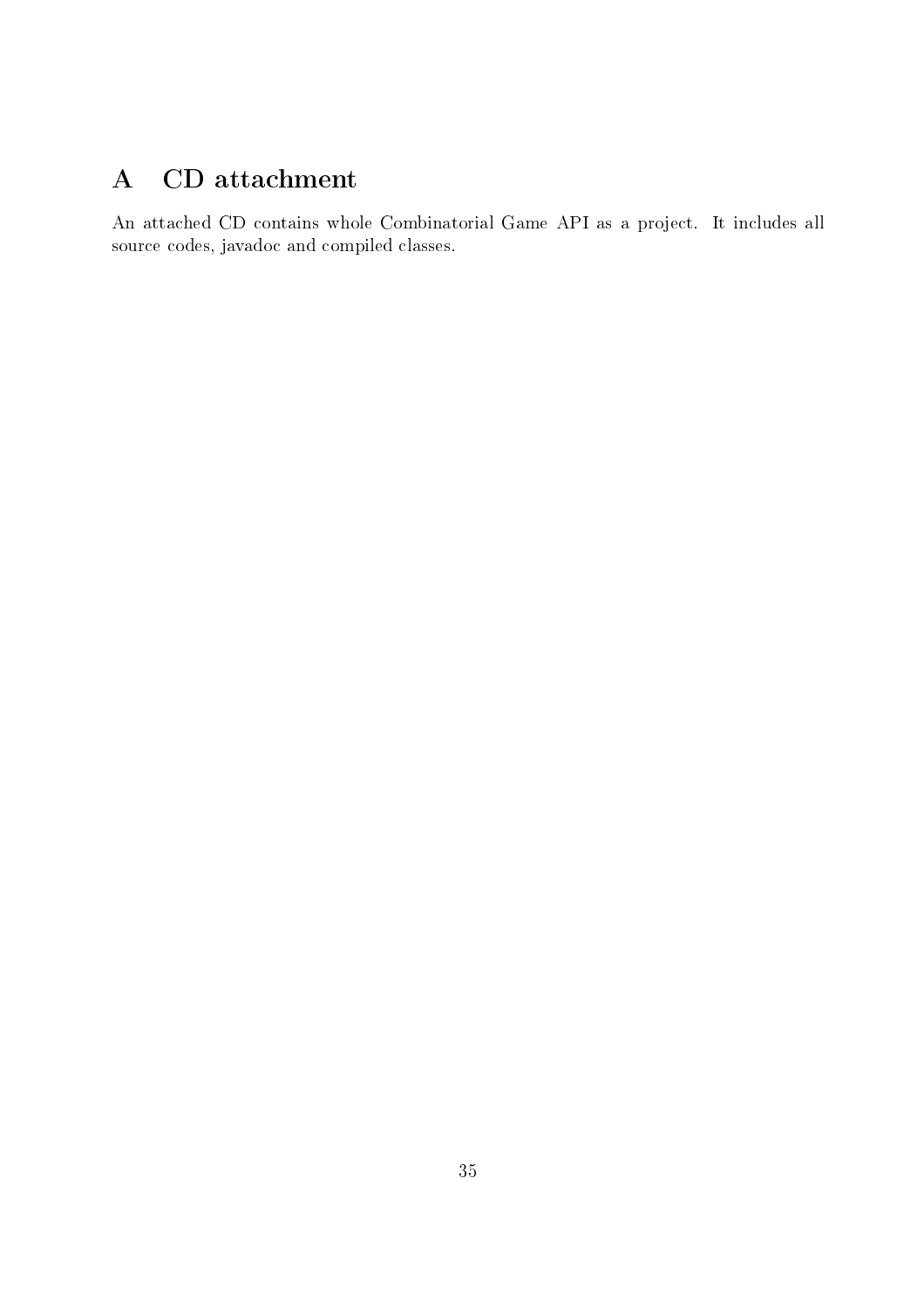### References

- [1] [Ww01] Elwyn R. Berlekamp, John H. Conway, Richard K. Guy Winning ways for your mathematical plays (Volumes I-IV, Second edition) 2001: A K Peters, Ltd. Wellesley, MA
- [2] [Be00] Elwyn R. Berlekamp The dots-and-boxes game: sophisticated child`s play 2000: A K Peters, Ltd. Wellesley, MA
- [3] [Co01] John H. Conway On numbers and games (Second edition) 2001: A K Peters, Ltd. Wellesley, MA
- [4] [Ferg] Thomas S. Ferguson  $Game$  Theory Text [http://www.math.ucla.edu/ $\text{\texttt{tom}}$ / Game\_Theory/Contents.html] Mathematics Department, UCLA
- [5] [Lim] Lim Chu Wee Introductory Combinatorial Game Theory  $[http://sps.nus.edu.sg/~limchuwe/cgt]$
- [6] [Fra] Aviezri S. Fraenkel Combinatorial Games: Selected Bibliography with a Succint Gourmet Introduction The electronic journal of combinatorics, 2007 [http://www.combinatorics.org/Surveys/ds2.ps]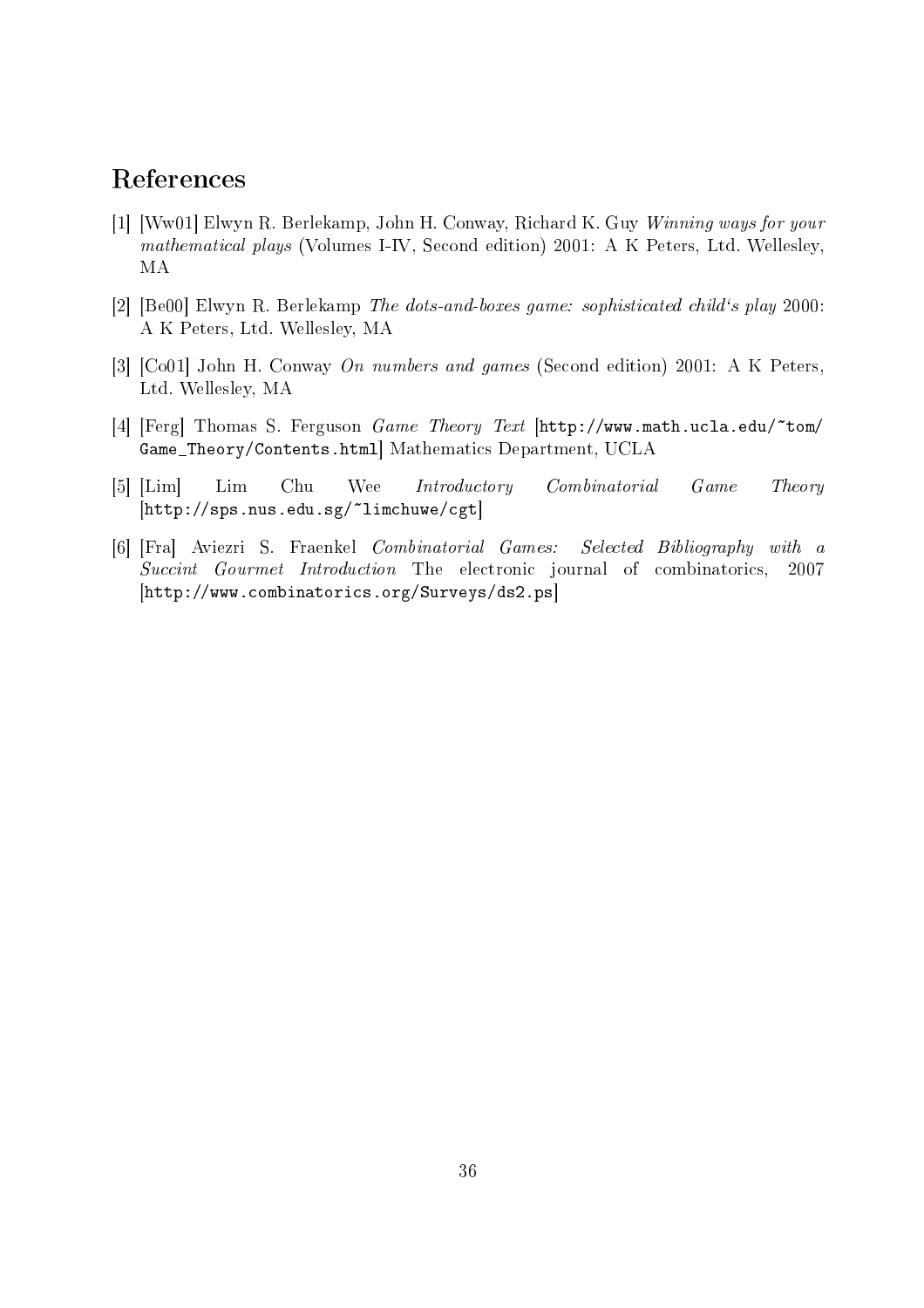# List of Figures

| $\mathbf{1}$   | Example of L-position in Chessboard Nim (all columns with even number         |    |
|----------------|-------------------------------------------------------------------------------|----|
|                |                                                                               | 8  |
| $\overline{2}$ |                                                                               | 11 |
| 3              | Possible moves (jumps) for horse in All the King's horses game                | 12 |
| $\overline{4}$ | All the King's horses on $8 \times 8$ chessboard with only one horse          | 13 |
| 5              | Remoteness values for All the King's horses on $8 \times 8$ chessboard        | 14 |
| 6              | Suspense numbers for changed All the King's horses on $8 \times 8$ chessboard |    |
|                |                                                                               | 15 |
| 7              |                                                                               | 16 |
| 8              | Position in the degenerated Dots and Boxes game                               | 19 |
| 9              | w-numbers for $8 \times 8$ All the King's horses modification                 | 23 |
| 10             | Positions in degenerated Dots and Boxes game                                  | 25 |
| 11             | Sum of the positions in degenerated Dots and Boxes game                       | 26 |
| 12             | Sum of the positions in degenerated Dots and Boxes game                       | 27 |
| 13             |                                                                               | 28 |
| 14             | UML class diagram for the games NimLimited and Board Games on the left        |    |
|                | and class diagrams of algorithms in package sk.lenhardt.game on the right     | 31 |
| 15             | UML class diagram for the classes of composite games in sk.lenhardt.sum.      | 32 |
| 16             | UML class diagrams for the Dots and Boxes game                                | 33 |